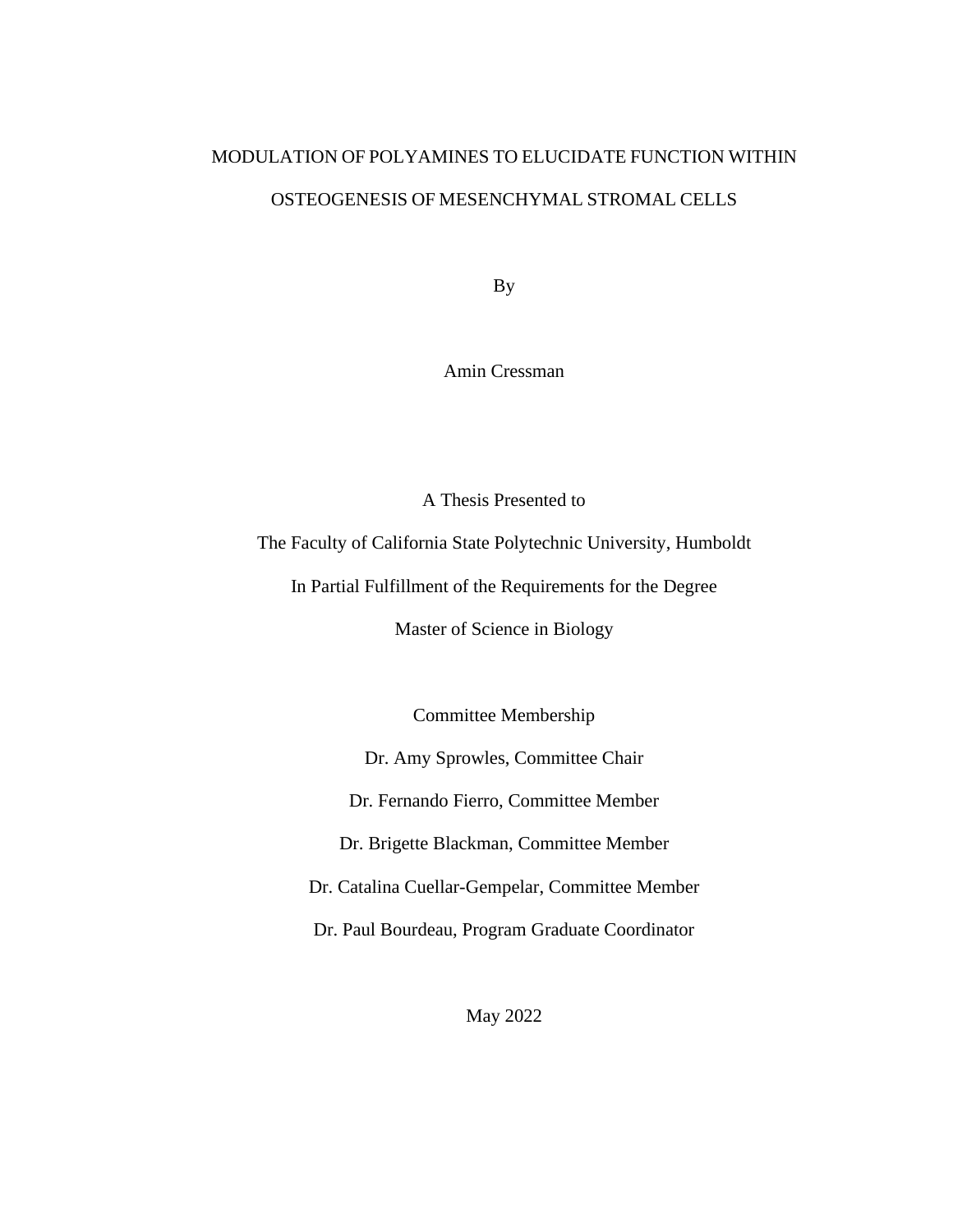#### ABSTRACT

### <span id="page-1-0"></span>MODULATION OF POLYAMINES TO ELUCIDATE FUNCTION WITHIN OSTEOGENESIS OF MESENCHYMAL STROMAL CELLS

#### Amin Cressman

Snyder-Robinson Syndrome (SRS), an X-linked intellectual disability that arises in children, exhibits debilitating phenotypes like severe osteoporosis. These patients demonstrate an inability to produce mineralized new bone in comparison to the rate at which bone is resorbed, thus leading to weaker skeletal structure and atraumatic fractures. The known cause of SRS is due to loss-of-function mutations within the gene that encodes Spermine Synthase (SMS). Loss of SMS enzymatic activity, which catalyzes the conversion of polyamines spermidine into spermine, demonstrates an increase in the spermidine/spermine ratio in all documented cases of this disorder. The involvement of polyamines in osteogenesis is still not well understood, but it is apparent that maintaining strict regulation of these organic compounds is necessary for bone mineralization. Due to deficient therapeutic intervention, it is imperative to continue researching the molecular mechanisms by which the polyamine pathway regulates bone mineralization. Here we investigated the effects of exogenous supplementation of either putrescine, spermidine, or spermine throughout osteogenic differentiation within healthy human bone-marrow derived mesenchymal stromal cells (MSCs). Through this, we confirmed the ability to transport polyamines within MSCs, as well as observed inhibitory effects throughout osteogenesis. We found that excess spermidine inhibits alkaline phosphatase activity, an important osteogenic marker, while excess spermine decreases hydroxyapatite synthesis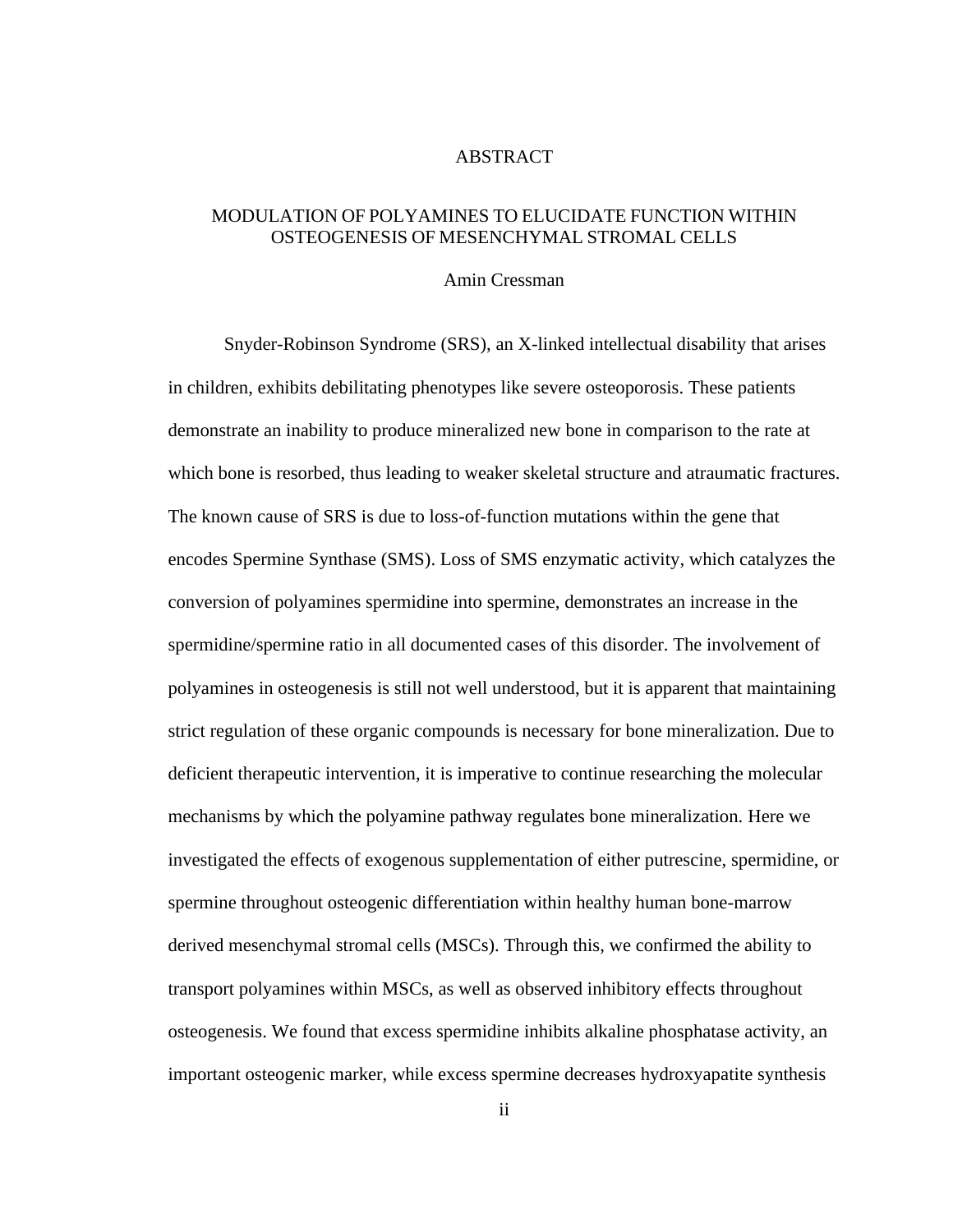as confirmed through Alizarin red S staining. Furthermore, we observed the gene that encodes spermidine/spermine N1-acetyltransferase 1 (SAT1) depicts a powerful upregulation in expression at the mRNA level during osteogenic differentiation in healthy MSCs. To further explore this, we silenced SAT1 expression using lentiviral vectors expressing a SAT1-specific shRNA. Our preliminary studies suggest that suppressing SAT1 expression has minimal effect on osteogenesis. These data suggest that the conversion of higher polyamines into more easily excretable lower polyamines is necessary in bone development, and altogether, our studies propose that SRS is due to the accumulating spermidine interactions within cells throughout osteogenesis.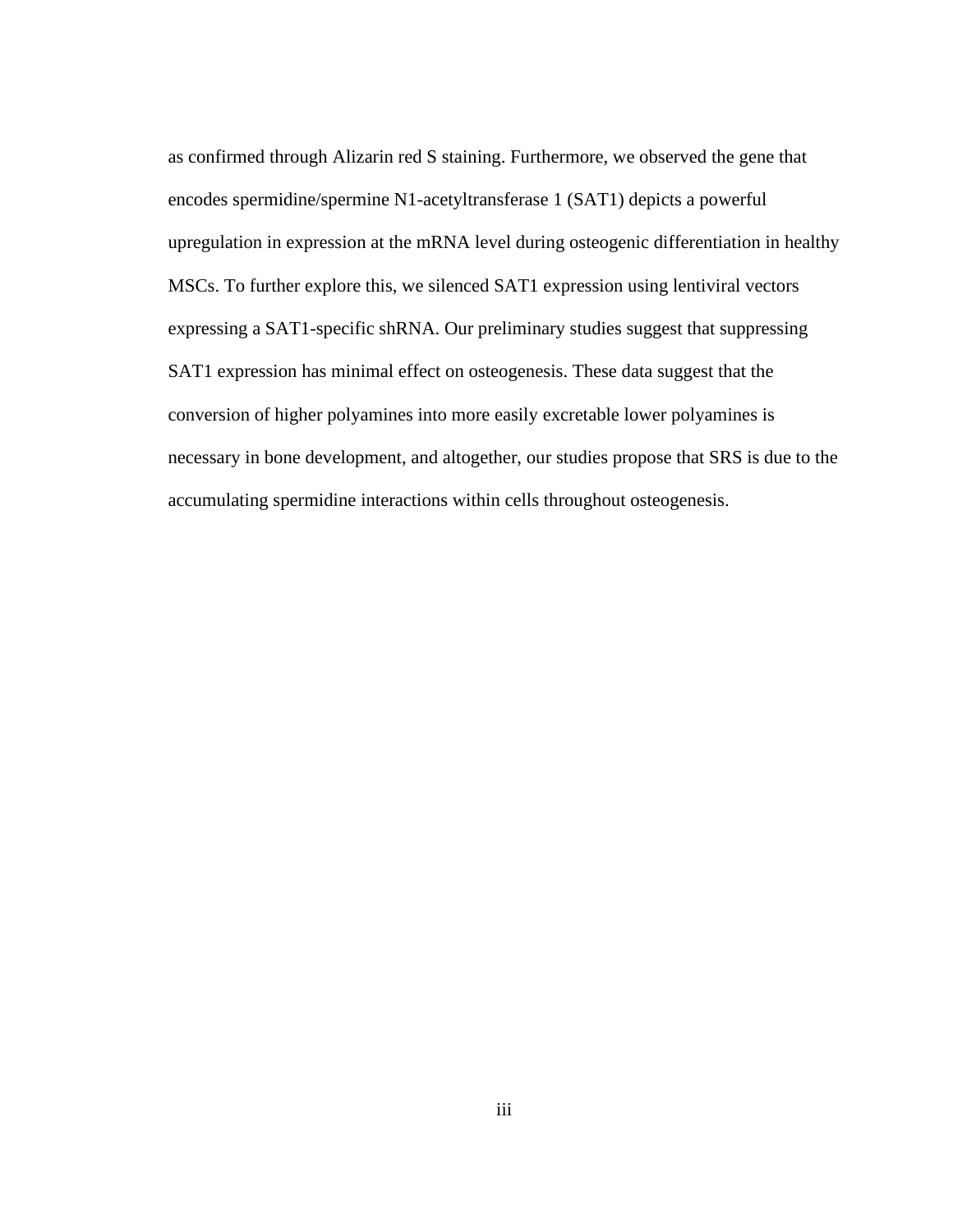#### ACKNOWLEDGEMENTS

<span id="page-3-0"></span>This work was funded by grant number EDUC2-08397 from the CIRM Bridges 2.0 Scholar Program. I would like to thank my mentor Dr. Fernando Fierro, my committee chair Dr. Amy Sprowles, and my other committee members Dr. Brigette Blackman and Dr. Catalina Cuellar-Gempelar. I would also like to thank the Graduate Coordinator Dr. Paul Bourdeau. Finally, I would like to thank the other members of the Fierro lab for all the help they provided: Jacqueline Rose, Meiby Ramos, Stephanie Ferreyra, and Bryan Le.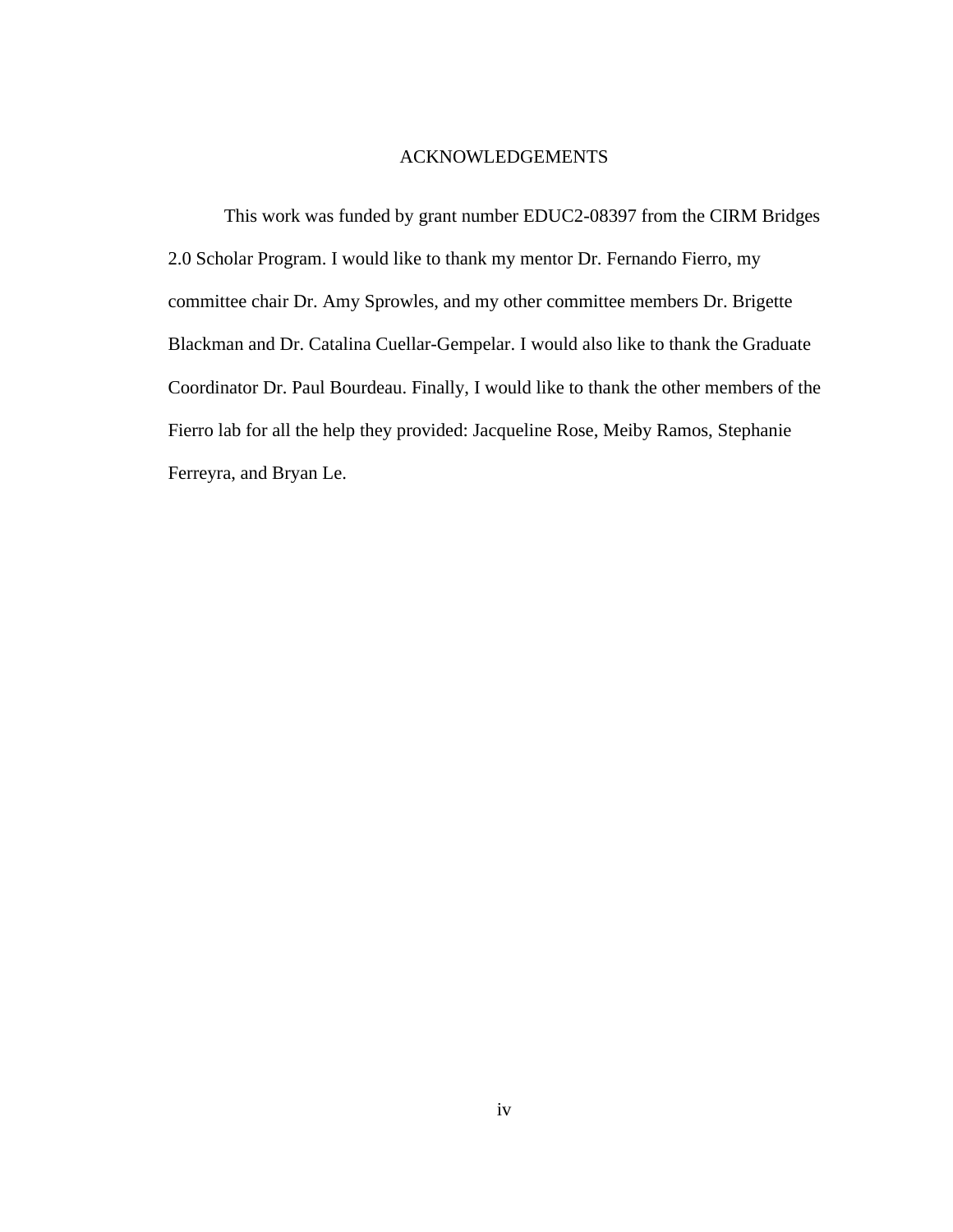## TABLE OF CONTENTS

| <b>ABSTRACT</b>                                                                                 | $\overline{\mathbf{u}}$ |
|-------------------------------------------------------------------------------------------------|-------------------------|
| <b>ACKNOWLEDGEMENTS</b>                                                                         | iv                      |
| <b>LIST OF FIGURES</b>                                                                          | vi                      |
| <b>LIST OF APPENDICES</b>                                                                       | vii                     |
| <b>INTRODUCTION</b>                                                                             | $\mathbf{1}$            |
| <b>METHODS</b>                                                                                  | 6                       |
| MSC Isolation and Expansion                                                                     | 6                       |
| Generation of Lentiviral Vectors and Transduction                                               | 6                       |
| Gene Expression                                                                                 | $\overline{7}$          |
| <b>Cell Proliferation Assay</b>                                                                 | 8                       |
| <b>Osteogenic Differentiation Assays</b>                                                        | 8                       |
| <b>Western Blotting</b>                                                                         | 9                       |
| <b>Statistical Analysis</b>                                                                     | 10                      |
| <b>RESULTS</b>                                                                                  | 11                      |
| Polyamine supplementation inhibits osteogenesis without signs of toxicity                       | 11                      |
| SAT1 activity is a key regulatory enzyme throughout osteogenic differentiation                  | 13                      |
| Preliminary data knocking down SAT1 suggests compensatory mechanism for<br>polyamine regulation | 14                      |
| <b>DISCUSSION</b>                                                                               | 17                      |
| <b>REFERENCES</b>                                                                               | 23                      |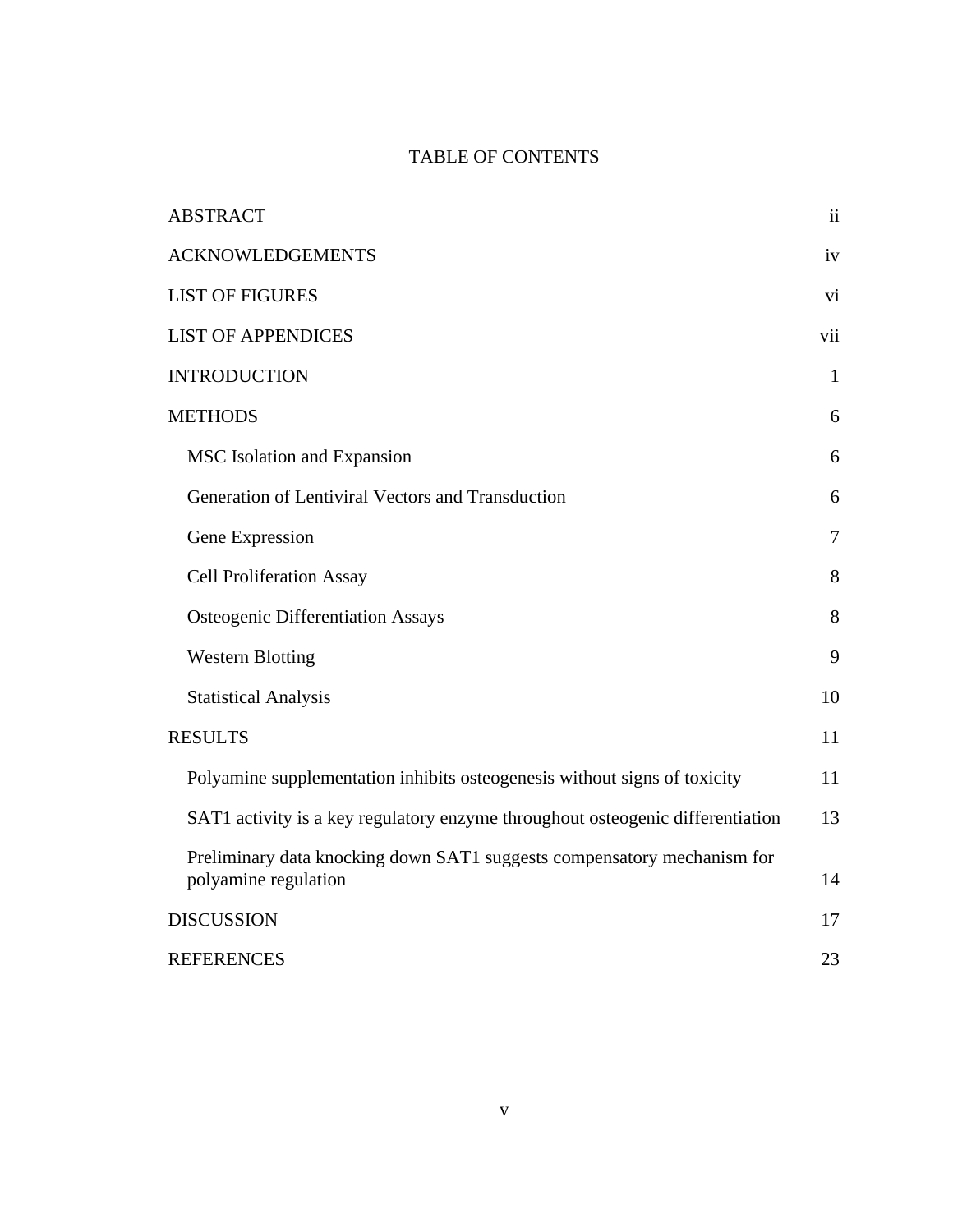#### LIST OF FIGURES

<span id="page-5-0"></span>[Figure 1: Biosynthesis of polyamines within mammals.....................................................](#page-8-0) 2

[Figure 2: Supplementation of polyamines show inhibitory effect on osteogenesis without](#page-18-0)  [compromising proliferative potential. \(A\) Alkaline phosphatase activity](#page-18-0) relative to [protein level following 10 days in osteogenic media with continuous supplementation of](#page-18-0)  [either SPM, SPD, or PUT at 0.1, 1.0, and 10](#page-18-0)  $\mu$ M (n=7) (B) Alizarin Red S staining [measured after 21 days in osteogenic media \(n=6\). \(C\) Representative images](#page-18-0) of Alizarin [Red S staining from MSCs after 21 days in osteogenic media, supplemented with either](#page-18-0)  SPM, SPD, or PUT supplementation  $(10 \mu M)$ . (D) Proliferation curve with cells treated with 10  $\mu$ [M SPM, SPD, or PUT \(n=6\). Error bars represent standard error of](#page-18-0) the mean. [Statistical differences were calculated using 1-way ANOVA \(followed by post hoc](#page-18-0)  [Turkey test\), where \\*p<0.05 and \\*\\*\\*p<0.0005. Data points not labeled are non](#page-18-0)significant (n.s.). [...............................................................................................................](#page-18-0) 12

[Figure 3: SAT1 expression increases throughout osteogenesis](#page-20-1)**.** (A) Real time PCR for [different polyamine pathway enzymes and osteogenic genes \(n=6\). \(B\) Representative](#page-20-1)  [image of SAT1 protein levels throughout osteogenesis, where numbers indicate days in](#page-20-1)  [osteogenic media. Repetitions for quantitative analysis are pending. Error bars represent](#page-20-1)  [standard error of the mean. Statistical differences were calculated with a student's t-test,](#page-20-1)  where  $p<0.05$  and  $p<0.005$ . Data points not labeled are non-significant (n.s.). ......... 14

[Figure 4: Deficiency in SAT1 depicts compensatory mechanism regulating polyamines.](#page-22-0)  [\(A\) Representative images of MSCs transduced with either shControl or shSAT1. \(B\)](#page-22-0)  [Real time PCR of MSCs transduced with either shControl or shSAT1 \(n=2\). \(C\) Alkaline](#page-22-0)  phosphatase activity of MSCs transduced with either shControl or  $shSAT1(n=3)$ . (D) [Quantification of Alizarin Red S stains of MSCs transduced with either shControl or](#page-22-0)  shSAT1 (n=3). Error bars are represented as the standard error of the mean. Data points [not labeled are non-significant \(n.s.\).................................................................................](#page-22-0) 16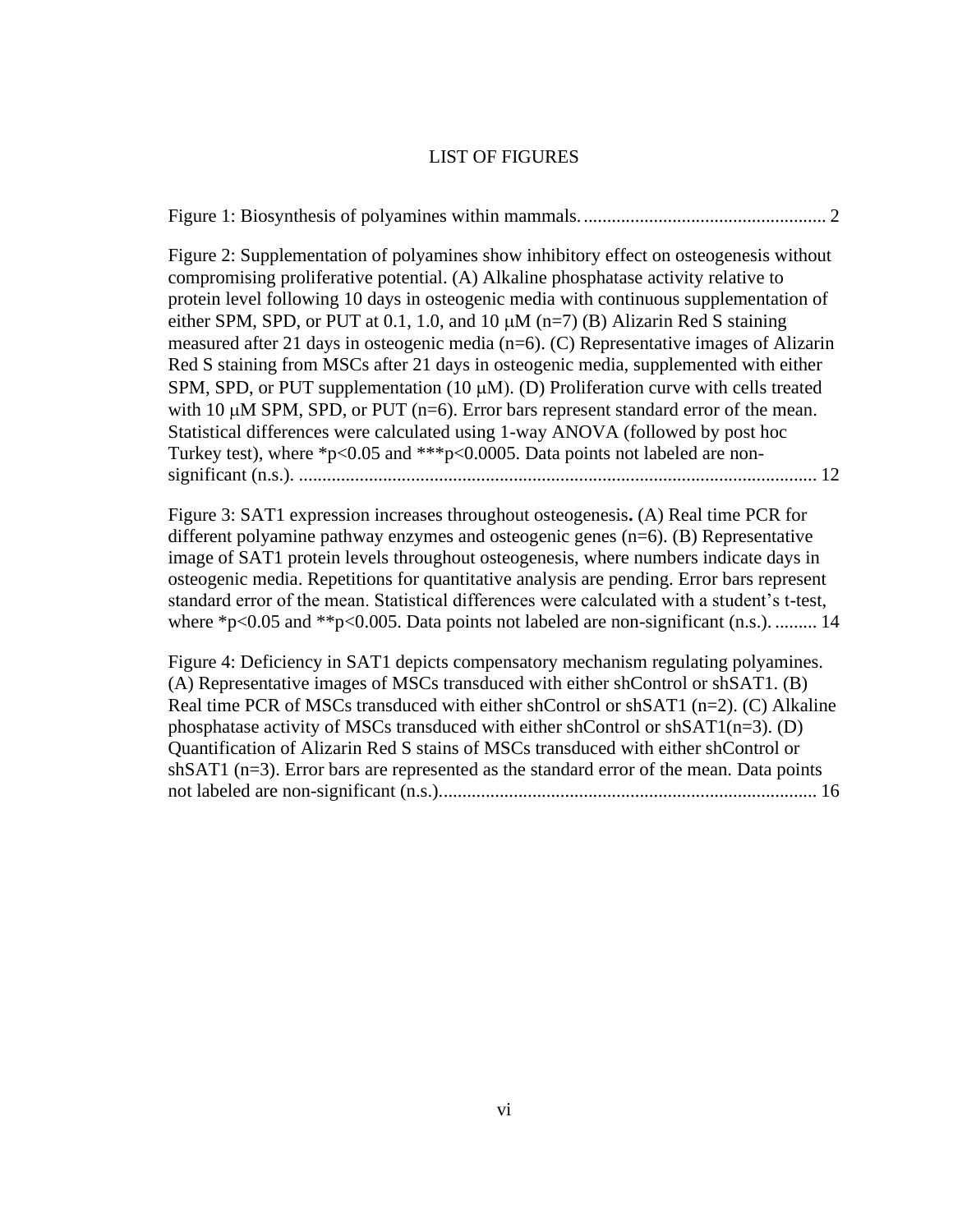## **LIST OF APPENDICES**

<span id="page-6-0"></span>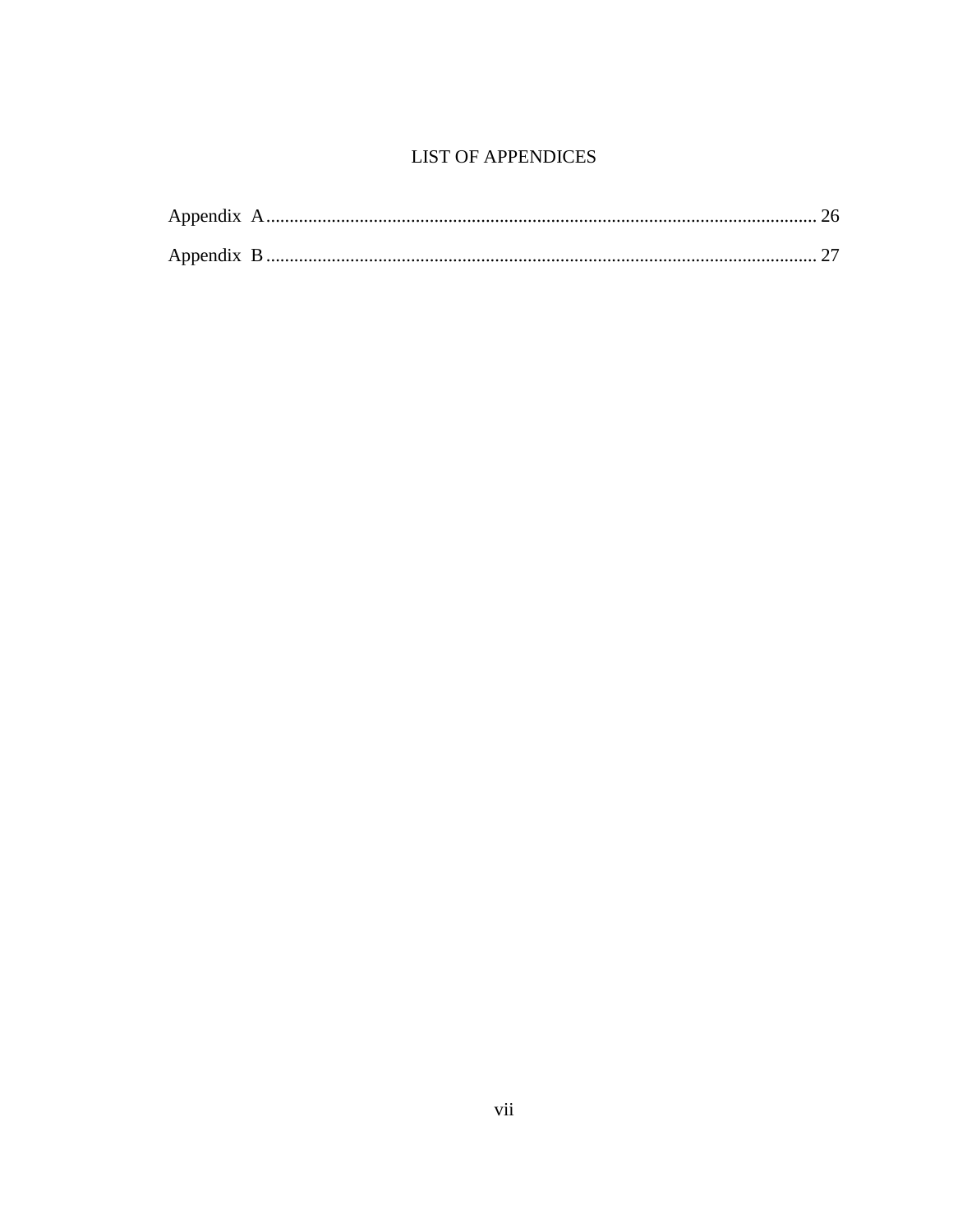#### INTRODUCTION

<span id="page-7-0"></span>Snyder-Robinson Syndrome is a rare X-linked intellectual disorder that phenotypically arises as kyphoscoliosis, muscle mass deficiency, facial dysmorphism, seizures, and osteoporosis (OMIM #390583). First described in 1969 (Snyder, 1969), this syndrome presents itself with developmental delay and motor disability, leading to failure of meeting developmental milestones (Schwartz, 2013). Patients with SRS suffer from atraumatic fractures frequently due to reduced cancellous and cortical bone (Schwartz, 2013). Current treatments for SRS follow regimens similar to most osteoporosis therapeutic interventions, however therapies such as bisphosphonates and calcium supplementation show only moderate improvement. Therefore, it is important to elucidate SRS disease-specific osteoporotic pathology to improve upon current therapies.

The debilitating effects observed within SRS are due to loss of function mutations within the gene encoding spermine synthase (*SMS)* on human chromosome Xp22 (Pegg, 2014). The SMS enzyme catalyzes the conversion of spermidine (SPD) into spermine (SPM) through the transfer of an aminopropyl group (Figure 1; Proietti, 2020; Murray-Stewart, 2020). Deficient SMS activity leads to a lack of spermine while exhibiting an aggregation of spermidine. Previous studies have attempted to ameliorate the lack of spermine in patients with SRS through supplementation and injection, however poor uptake of spermine lead to unsuccessful restoration (Wang, 2009).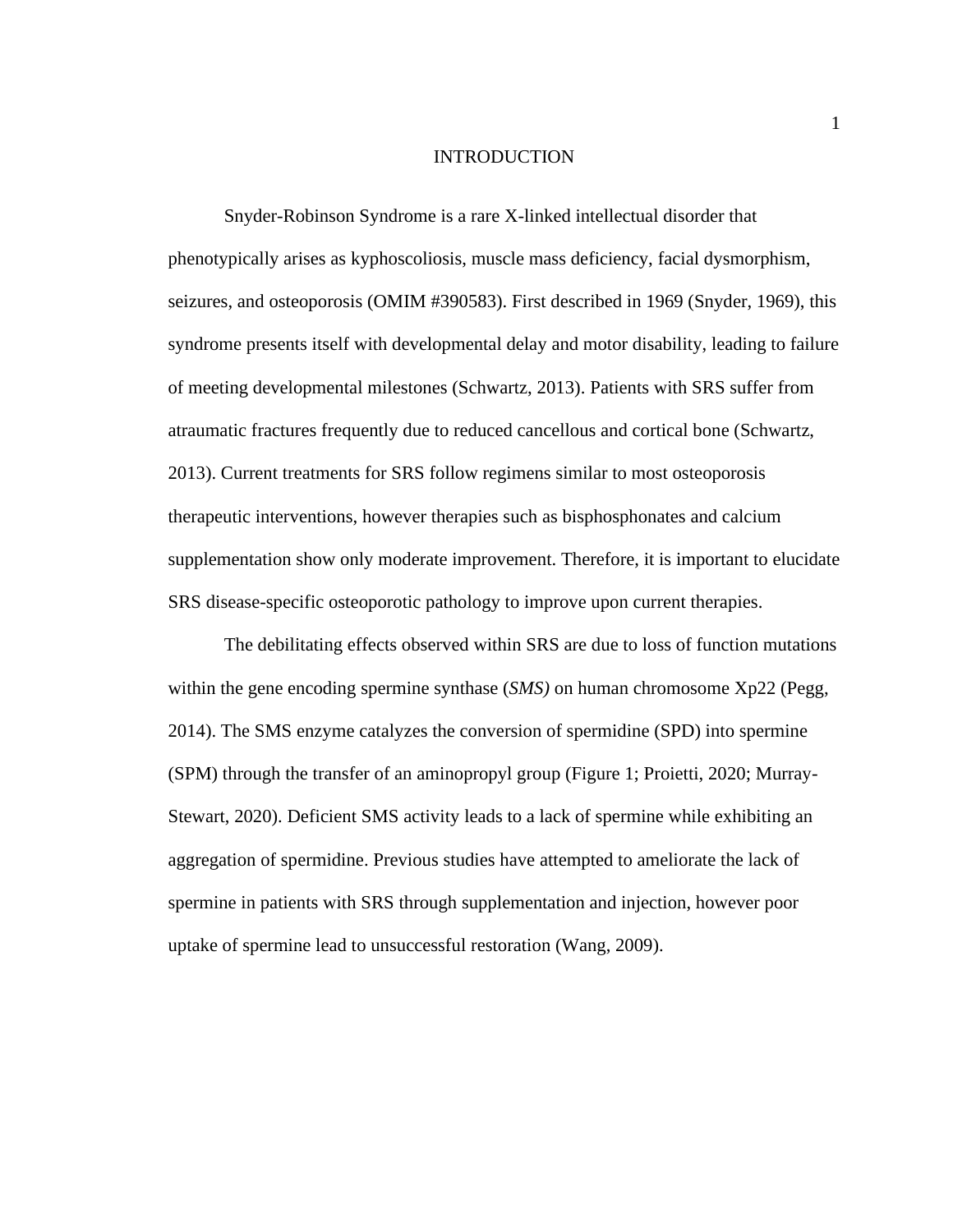

<span id="page-8-0"></span>

Polyamines, consisting of ornithine, putrescine (PUT), spermidine, and spermine, are ubiquitously found in almost every cell type of eukaryotic organisms, though only the latter three are synthesized in mammals (Pegg, 2009). These polycations play indispensable roles within cellular function and interact with negatively charged molecules like chromatin, phospholipids, nucleic acids, ion channels and specific proteins (Murray-Stewart, 2018). Polyamines are generated within mammals through biosynthesis, gut microbiota, and ingestion. Biosynthesis of the triamine spermidine and the tetraamine spermine is carried out by aminopropyltransferases designated as spermidine synthase (SRM) and spermine synthase (SMS) respectively (Pegg, 2009). Polyamine regulation is a complex and highly regulated process in which oxidases and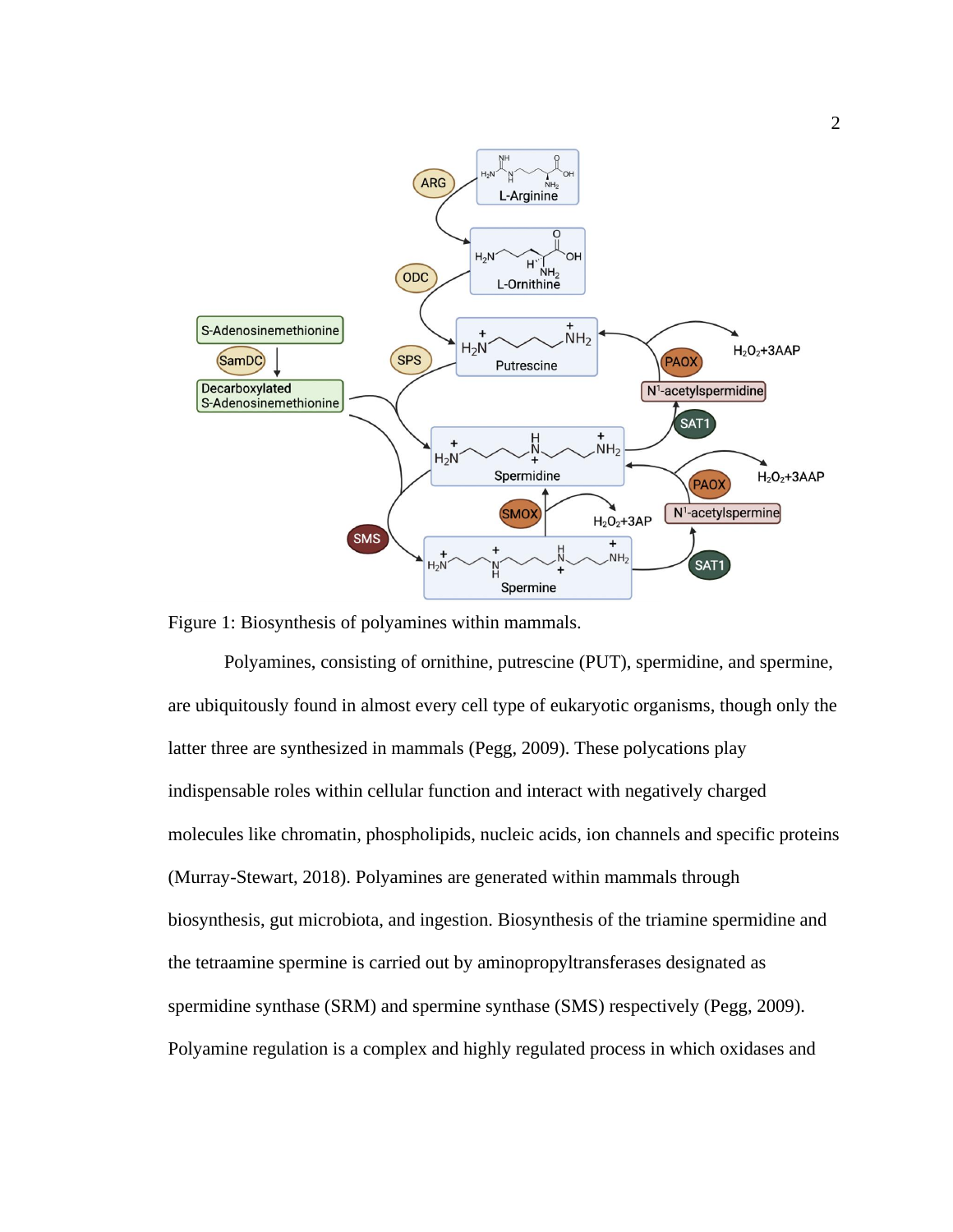acetyltransferases work in reverse of aminopropyltransferase reactions to convert higher polyamines into the more readily excreted putrescine (Figure 1; Pegg, 2009). The enzyme spermidine/spermine-N<sup>1</sup>-acetyltransferase 1 (SAT1), acetylates both spermidine and spermine, synthesizing  $N$ -acetylspermidine or  $N$ -acetylspermine, respectively (Figure 1). These molecules are then either exported out of the cell directly or oxidized by polyamine oxidase (PAOX) into lower polyamines.

Though polyamine imbalances are the cause of osteoporosis within SRS patients, it is still unclear whether this phenotype is due to the dysregulation of one or both polyamines (Albert, 2015). Studies have shown that SAT1 expression increases with supplementation of polyamines as well as the induction of adipogenesis and osteogenesis, which in turn would convert spermidine and spermine into the more excretable acetylated versions (Tsai, 2015). This would suggest that the excretion of spermine and spermidine allows for osteogenic differentiation to occur. In contrast, there have been reports stating supplementation of spermine or spermidine have increased osteogenesis (Facchini, 2012; Guidotti, 2013; Tjabringa, 2008). With discordant conclusions regarding the role of polyamines in osteogenesis, it is critical to shed further light onto this molecular mechanism.

For the past decade, the efficacy of bone marrow derived MSCs in skeletal tissue regeneration has been examined due to their multipotent differentiation capabilities, immune-modulatory, and anti-inflammatory properties (Arthur, 2020). In order to develop bone *in vivo*, bone minerals composed of hydroxyapatite crystals (inorganic component) and collagen type I dependent extracellular matrix (organic component), are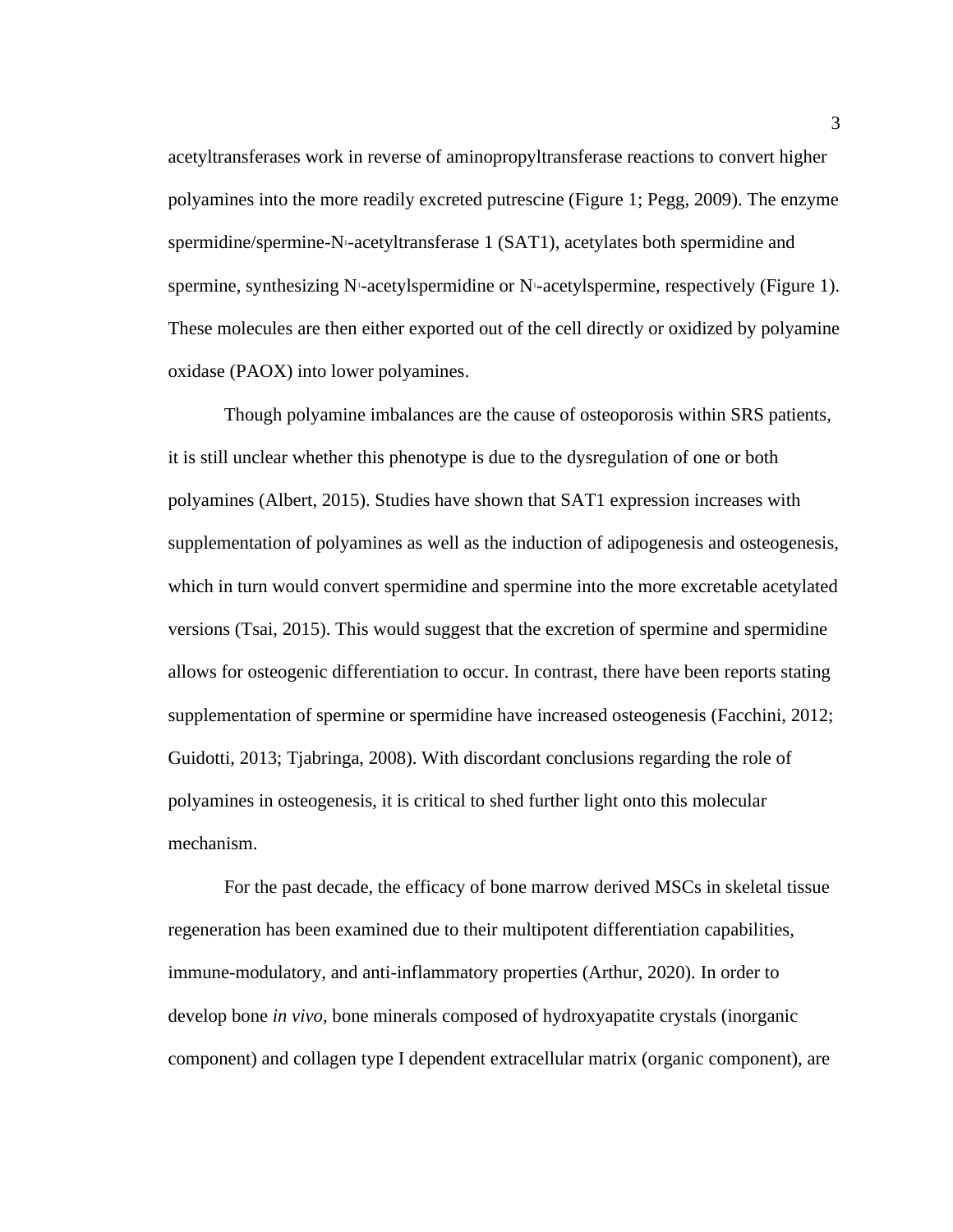produced by bone forming osteoblasts (Arthur, 2020; Hana, 2018). MSC differentiation into osteoblasts has been performed since the late 1960s-early 1970s (Friedenstein, 1968; Friedenstein, 1970). The ability of MSCs to recapitulate bone mineralization *in vitro* allows for the exploration of skeletal developmental defects. Previous reports show SRS patient-derived human bone marrow mesenchymal stromal cells (MSCs) exhibit a severe deficiency in osteogenic differentiation capability as well as calcium phosphate mineralization (Albert, 2015). This lack of proliferative and osteogenic potential has also been modeled within healthy MSCs utilizing an shRNA lentiviral vector knocking down *SMS* expression (Ramsay, 2019), suggesting basal SMS activity is crucial for proper differentiation and validating the use of MSCs in recapitulating SRS phenotype *in vitro.* 

The goal of this study was to uncover the role of polyamine homeostasis in osteogenesis. Due to inconsistent results regarding the response to polyamines in the context of osteogenesis, it is unclear whether the excess or dearth of polyamines promotes bone formation. By manipulating polyamine homeostasis during MSC osteogenic differentiation, we were able to observe the role of polyamines within that process. MSCs derived from multiple donors were cultured in osteogenic differentiation media supplemented with polyamines (putrescine, spermidine, and spermine). To better understand the role of SAT1 in this process, we silenced the gene using an shRNA lentiviral vector. All of this together gave us insight into the physiological increase of spermidine observed within patients with SRS, as well as the response to excess putrescine and spermine. The work presented here provides clearer data with higher rigor of the response to polyamines during osteogenesis *in vitro*. Here, we gained further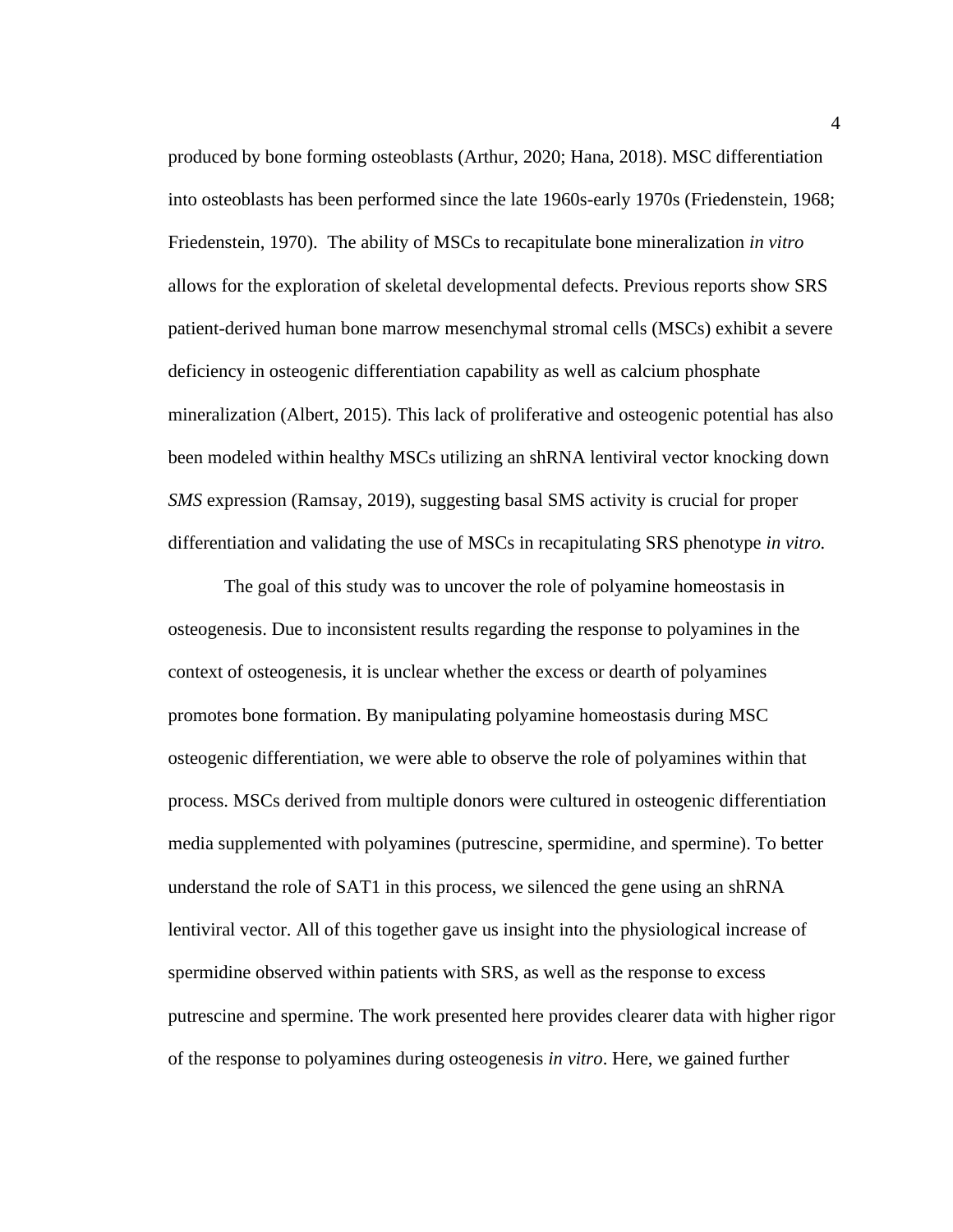knowledge of the role of SAT1 in bone forming, as well as the response to excess exogenous polyamines within MSCs during differentiation.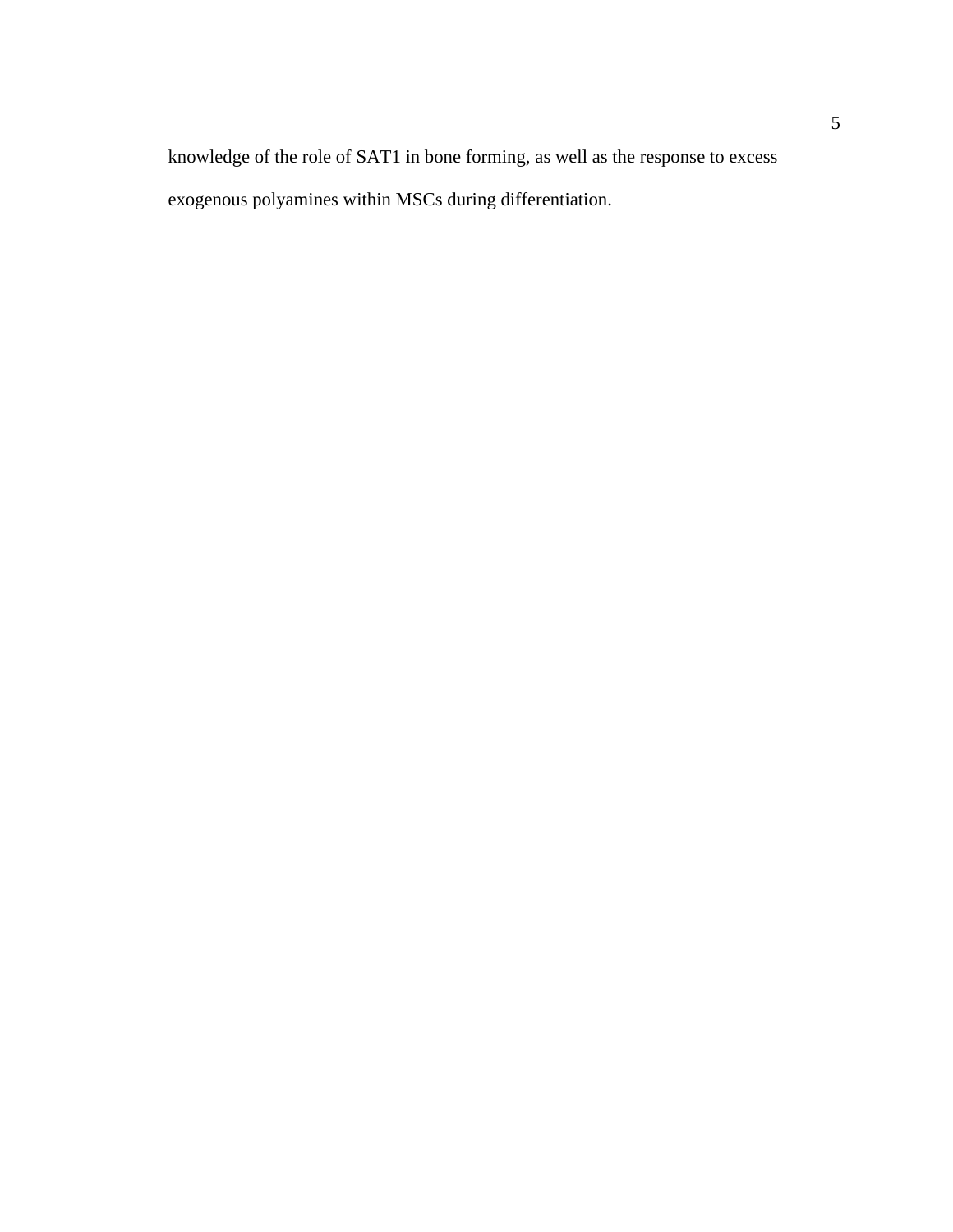#### **METHODS**

#### MSC Isolation and Expansion

<span id="page-12-1"></span><span id="page-12-0"></span>MSCs were isolated from fresh bone marrow aspirates collected from the posterior iliac crest, which are commercially available (StemExpress, Sacramento, CA, USA). Bone marrow was derived from healthy male and female donors, where the age ranged from 20-45 years old. Bone spicules were isolated by passing bone marrow through a 90  $\mu$ M pore strainer, aspirates were diluted in equal volume of phosphatebuffered saline (PBS), and centrifuged at 700 x g for 30 minutes over Ficoll. Bone spicules and mononuclear cells collected from the buffy coat were plated using Minimum Essential Medium  $\alpha$  (MEM $\alpha$ -HyClone, Logan, UT, USA) containing 10% Fetal Bovine Serum (FBS-Pheonix Scientific, San Marcos, CA, USA) within plastic flasks. Nonadherent cells were removed by washing three times with PBS after two days in culture. For each experiment, MSCs between passage 3 and 6 were used.

#### Generation of Lentiviral Vectors and Transduction

<span id="page-12-2"></span>Third generation lentiviral constructs were used with the form: pCCLc-U6 shRNA-PGK-tdTomato-WPRE, in which the shRNA is either the sequence to silence SAT1 (shSAT1), or an shRNA sequence that does not target any human gene (shControl). The sequence of the mRNA-targeting portion (RNAi) of shSAT1 is 5'- CAGAAATTCTGAAGAATCTAAGCCA-3'. For two flasks, the packaging plasmids VSVG (10  $\mu$ g) and  $\Delta$ 8.91(50  $\mu$ g), along with the plasmids of interest (50  $\mu$ g), were used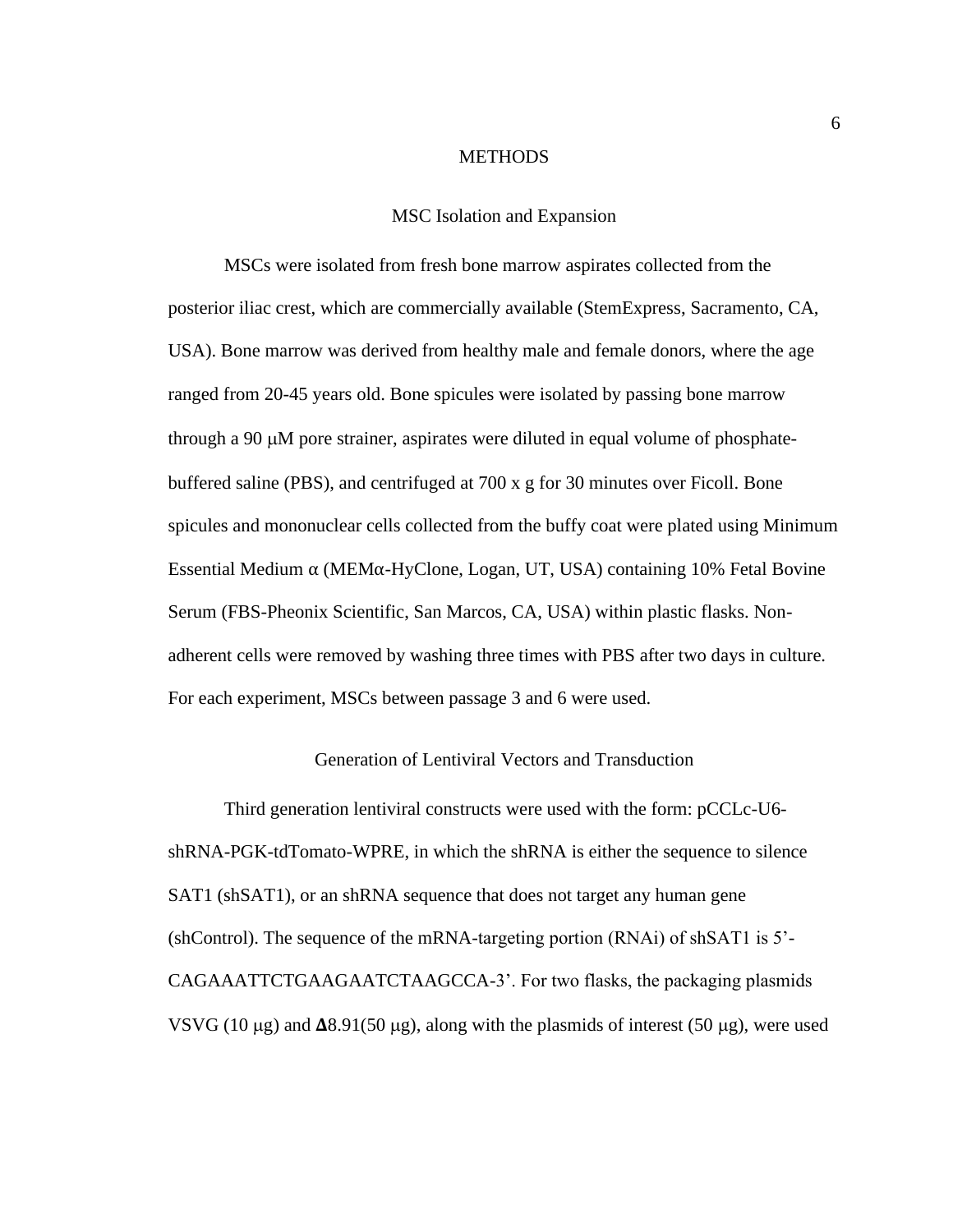to transfect Lenti-X 293 T cells using TransIT-293 Transfection reagent (Mirus Bio, cat# MIR 2705). An epi-fluorescence microscope measured tdTomato positive cells on the third day following transduction with protamine sulfate  $(20 \mu g/ml)$ . Lentiviral volumes generating approximately 80% transduction efficiency were deemed sufficient for further experiments.

#### Gene Expression

<span id="page-13-0"></span>Total RNA was extracted at specified time points using Direct-zol RNA Miniprep kit (Zymo Research, Irvine, CA, USA), adhering to the manufacturer's protocol. Taqman reverse transcription reagents (Invitrogen, Irvine, CA, USA) were used to reverse transcribe extracted RNA, synthesizing cDNA for each sample. mRNA levels of alkaline phosphatase, spermine synthase, N1-acetyltransferase 1, N1-acetyltransferase 2, spermine oxidase, and integrin binding sialoprotein were measured using Taqman Universal Master Mix reagents (Invitrogen) and Taqman gene expression assays (Invitrogen). Probes can be found using the following Assay ID: GAPDH: Hs03929097\_g; SAT1: Hs00971739\_gl; SMS Hs01924834\_ul; SMOX: Hs 00602494\_ml; IBSP: Hs00173720\_m1; ALPL: Hs01029144\_m1. mRNA levels of osteocalcin and osteopontin were measured using SYBR Green expression methods (Invitrogen) and PowerUp SYBR Green Master Mix reagents (Applied Biosystems). Primers can be identified by the following ID: Osteopontion (OPN): Fwd: CTCAGTGTAGCCCAGGATGC Rev: ACCACCATGGAGAAGGCTGG; Osteocalcin (OCN): Fwd: GACTGTGACGAGTTGGCTGA Rwd: CTGGAGAGGAGCAGAACTGG.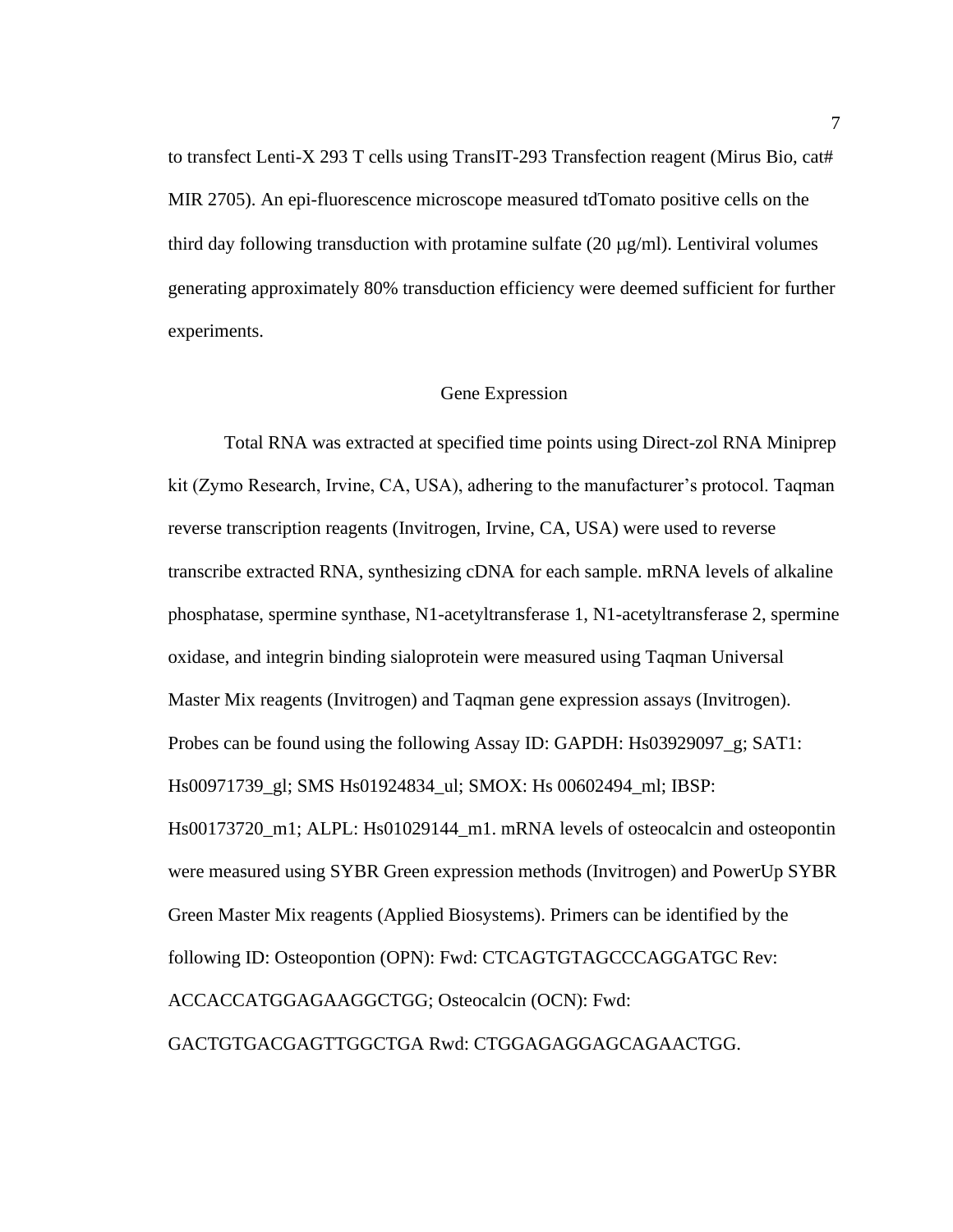#### Cell Proliferation Assay

<span id="page-14-0"></span>MSCs were seeded at 10,000 cells per well in 12-well plates. After 24 h (Day 0) and at day 3 MEM $\alpha$  + 10% FBS containing 1mM aminoguanidine HCl (cat# 396494) was added with or without supplements. Cells were treated with  $10 \mu M$  spermine (cat# 55513), spermidine (cat# 5262), or putrescine (cat# 51799), with one medium change on day 3. On day 0, 2, 4 and 6 MSCs were lifted using trypsin and counted using Trypan blue exclusion dye and hemocytometer.

#### Osteogenic Differentiation Assays

<span id="page-14-1"></span>Osteogenic differentiation was performed as previously described (Templeton, 2021). Briefly, MSCs were seeded at an initial density of 15,000 cells/cm<sup>2</sup> and received regular media changes every 3-4 days. Cells were cultured within two different experimental conditions. Cells were cultured with osteogenic differentiation medium containing 1mM aminoguanidine HCl. The cells were treated with or without  $0.1 \mu M$ ,  $1.0 \mu m$  $\mu$ M, or 10  $\mu$ M of either spermine, spermidine or putrescine. These cells were transduced with lentiviral vectors (see Generation of Lentiviral Vectors and Transduction within the Methods section) containing either shC or shSAT1 and received regular media changes with standard osteogenic medium. Standard osteogenic differentiation medium is composed of MEMα + 10%FBS supplemented with 0.2 mM ascorbic acid, 20 mM  $\beta$ glycerophosphate, and  $0.1 \mu M$  dexamethasone.

Matrix mineralization was determined using Alizarin Red S indicator (ARS; Ricca Chemicals, Arlington, TX, USA) following 21 days of differentiation. Cells were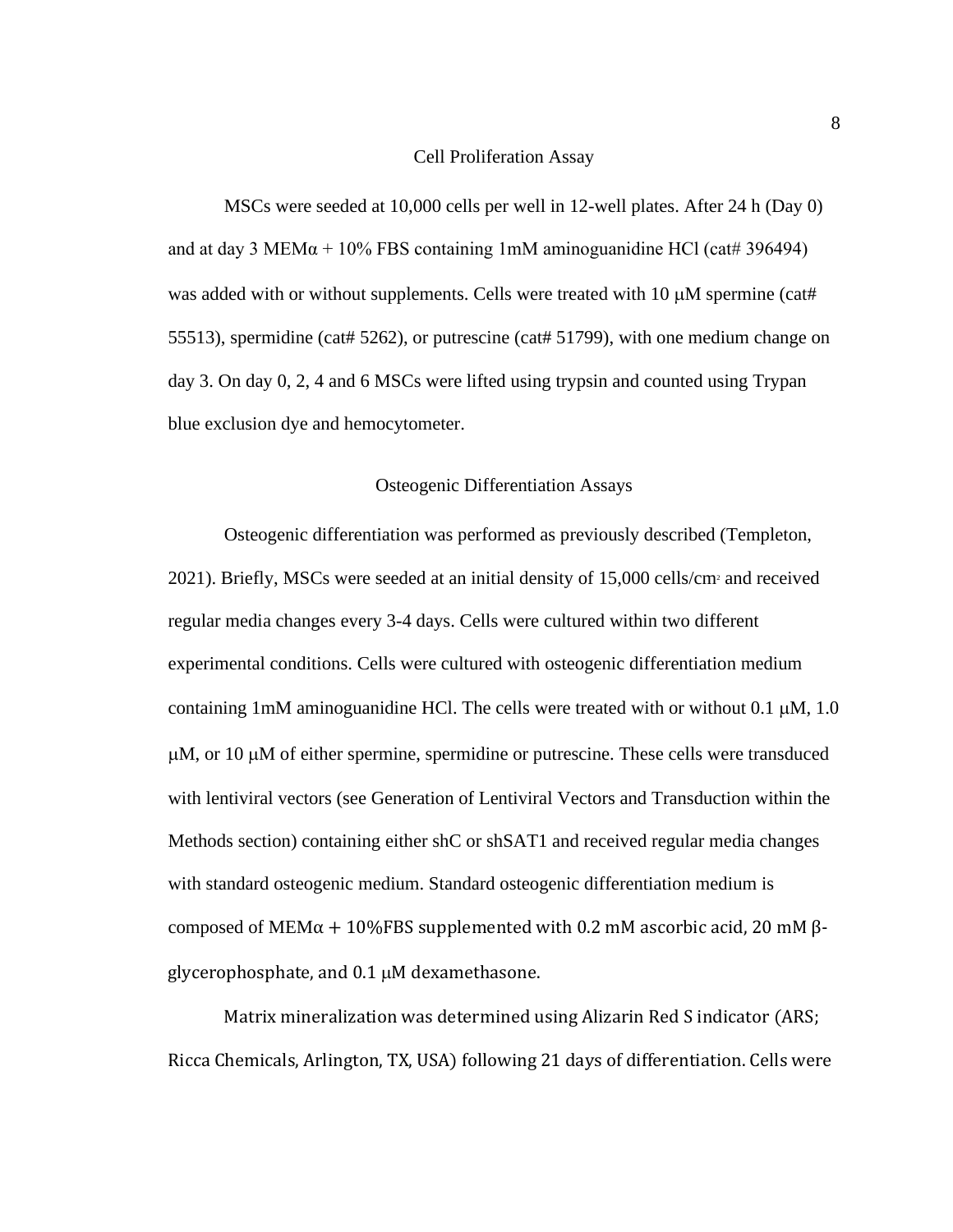fixed for 15 minutes in 10%  $v/v$  formalin solution, washed with PBS, and stained with  $1\%$   $w/v$  ARS for 20 minutes with gentle shaking. Samples were then washed twice with PBS and twice with molecular grade water and photographed for visual determination. Samples were then incubated with 10% acetic acid and gentle shaking for 30 minutes. The cell layer was scraped off and the solution was collected, vortexed for 30 seconds, centrifuged at 14,000 rpm for 10 minutes. The supernatants were collected, and the optical density was measured at 405 nm on a spectrophotometer.

Alkaline phosphatase activity was measured following 10 days within osteogenic differentiation media regardless of experimental conditions. Samples received  $200 \mu l$ alkaline phosphatase lysis buffer (Tris-HCl  $+1\%$  Triton X-100), and the cells layer was scraped off and collected, vortexed for 30 second, placed on a vigorous shaker in ice for 15 minutes, vortexed for 30 seconds, and centrifuged at 14,000 rpm 4℃ for 5 minutes. The supernatant was plated in triplicate on a 96-well plate in which p-nitrophenyl phosphate (PNPP; Thermo Fisher) was added, incubated in the dark at 37℃ for 10 minutes, and the optical density was measured at 405 nm. To normalize these experiments, protein content was measured by adding Coomassie blue (cat# B0770) and measuring optical density at 595 nm.

#### Western Blotting

<span id="page-15-0"></span>Approximately 1 million MSCs were lifted using Trypsin treatment. Cells were then lysed in ice-cold RIPA buffer (Thermo Fisher, cat# 89900) containing a protease and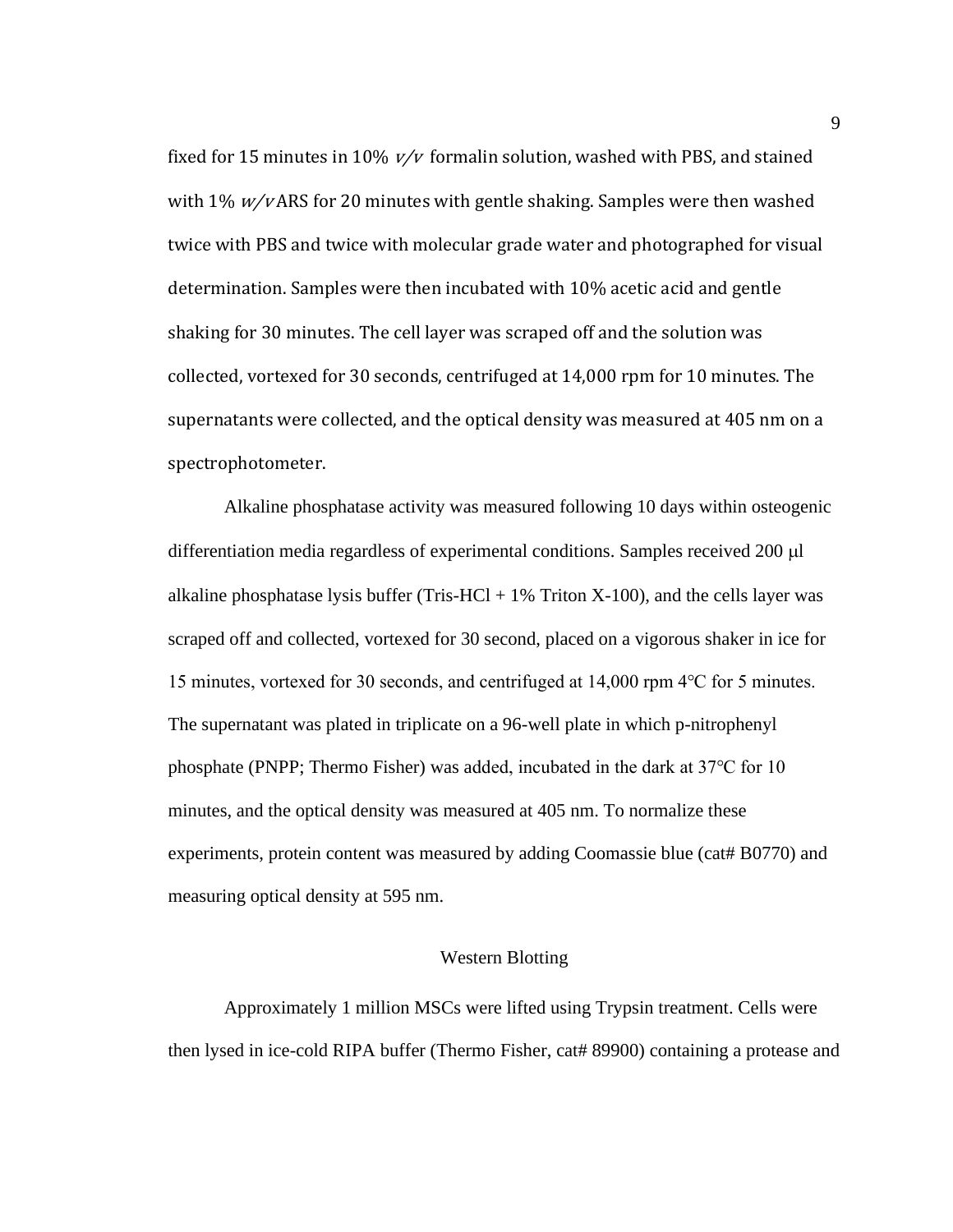phosphatase inhibitor cocktail (Thermo Fisher, cat# 78440). Cell lysates were mixed with Laemmli buffer (Bio-Rad, cat# 1610747) containing β-mercaptoethanol, and boiled at 95 °C for 5 minutes, then subjected to SDS–PAGE. Proteins were transferred onto PVDF membranes and incubated overnight with primary antibodies against SAT1 (1:2,000, Cell Signaling, cat# 61586) and  $\beta$ -actin (1:2,000, Santa Cruz, cat# sc-47778). Secondary antibodies  $(1:5,000)$  conjugated to horseradish peroxidase (Santa Cruz, cat# sc-2005) were then added for 1 hour at room temperature, and proteins were detected and photographed using SuperSignal West Pico Chemiluminescent Substrate (Thermo Fisher, cat# 34580) and Image Lab software (Bio-Rad). Semi-quantification of protein levels was calculated by dividing pixel intensity of SMS by β-actin, measured using Adobe Photoshop CS6 software.

#### Statistical Analysis

<span id="page-16-0"></span>The presented results are represented as the average with error bars derived from the standard error of mean (SEM). MSCs were derived from different donors, where *n* represents biological replicates in respective figure legends. Each experiment was executed at least 4 times unless otherwise noted. Depending on the number of comparable conditions, statistical significance was determined using 1-way ANOVA, followed by post hoc Tukey test, or a paired Student's *t* test.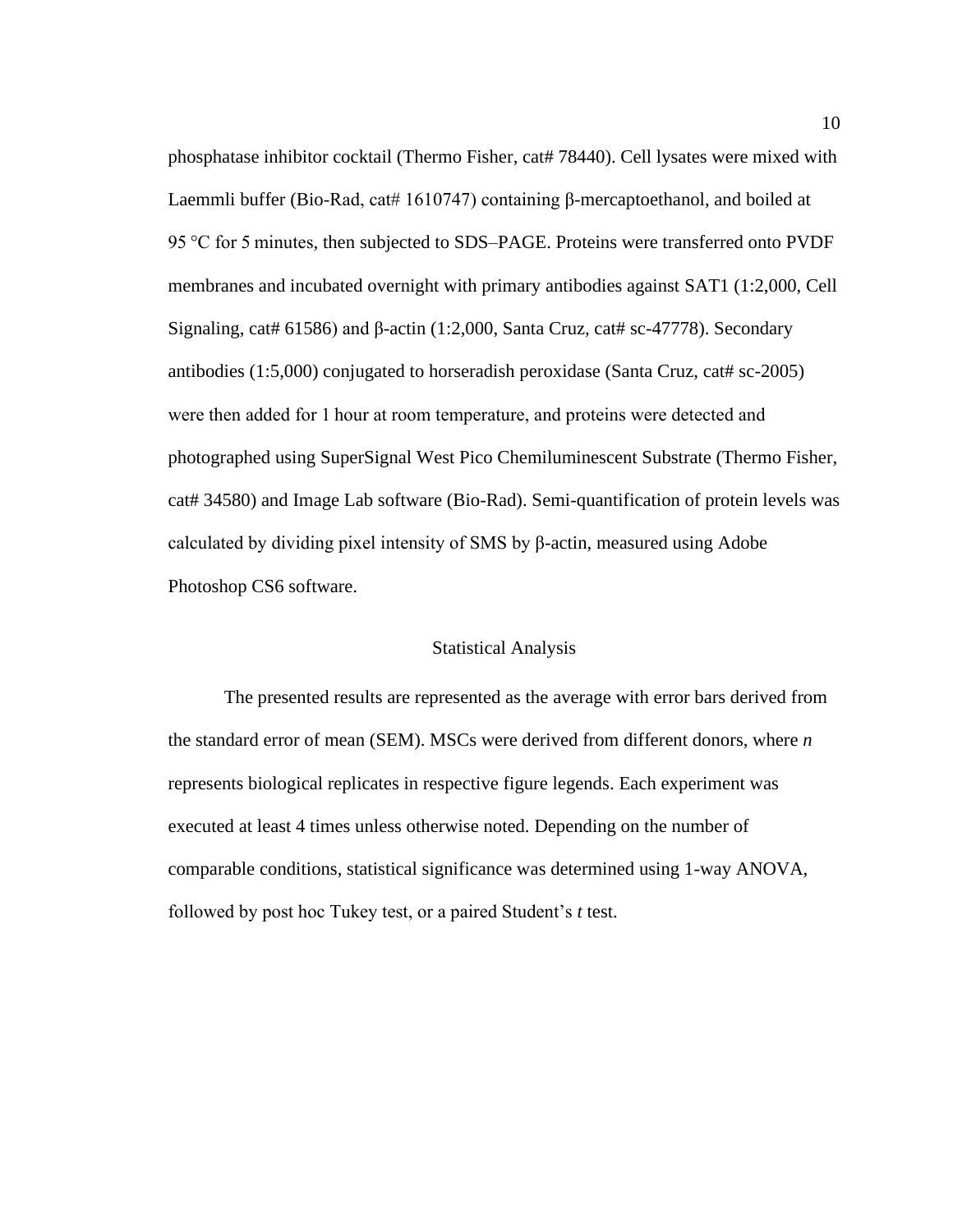#### RESULTS

<span id="page-17-0"></span>Polyamine supplementation inhibits osteogenesis without signs of toxicity

<span id="page-17-1"></span>To elucidate the role of polyamines within osteogenesis, we began by supplementing different concentrations of putrescine, spermidine, and spermine into the media of healthy bone-marrow derived MSCs (Figure 2). Compared to controls, alkaline phosphatase activity, an early osteogenic marker, was significantly decreased (p<0.0005) only with supplementation of 10  $\mu$ M spermidine into the osteogenic media (Figure 2A). A strong decrease in mineralization occurred with addition of both spermidine and spermine following 21 days in osteogenic media (Figure 2C). However, when quantifying these results, significant inhibition ( $p < 0.05$ ) was only detected within the high concentration of spermine treatment (Figure 2B). Following these experiments, we tested if addition of exogenous polyamines exhibits a toxic effect due to the reactive aldehydes, such as acrolein and hydrogen peroxide, produced in catabolic oxidase reactions (Pegg, 2013). When supplementing the high concentration of each polyamine  $(10 \mu M)$ , we observed minimal change in proliferation over 6 days within any condition compared to control (Figure 2D). These data suggest that MSCs can take up polyamines when introduced through medium, as well as the effects on different osteogenic stages. The results suggest that contrary to other literature sources (Facchini, 2012; Guidotti, 2013; Lee, 2013), both spermidine and spermine, though not toxic, show an inhibitory effect on osteogenesis within MSCs when supplemented into media at a concentration of  $10 \mu M$ .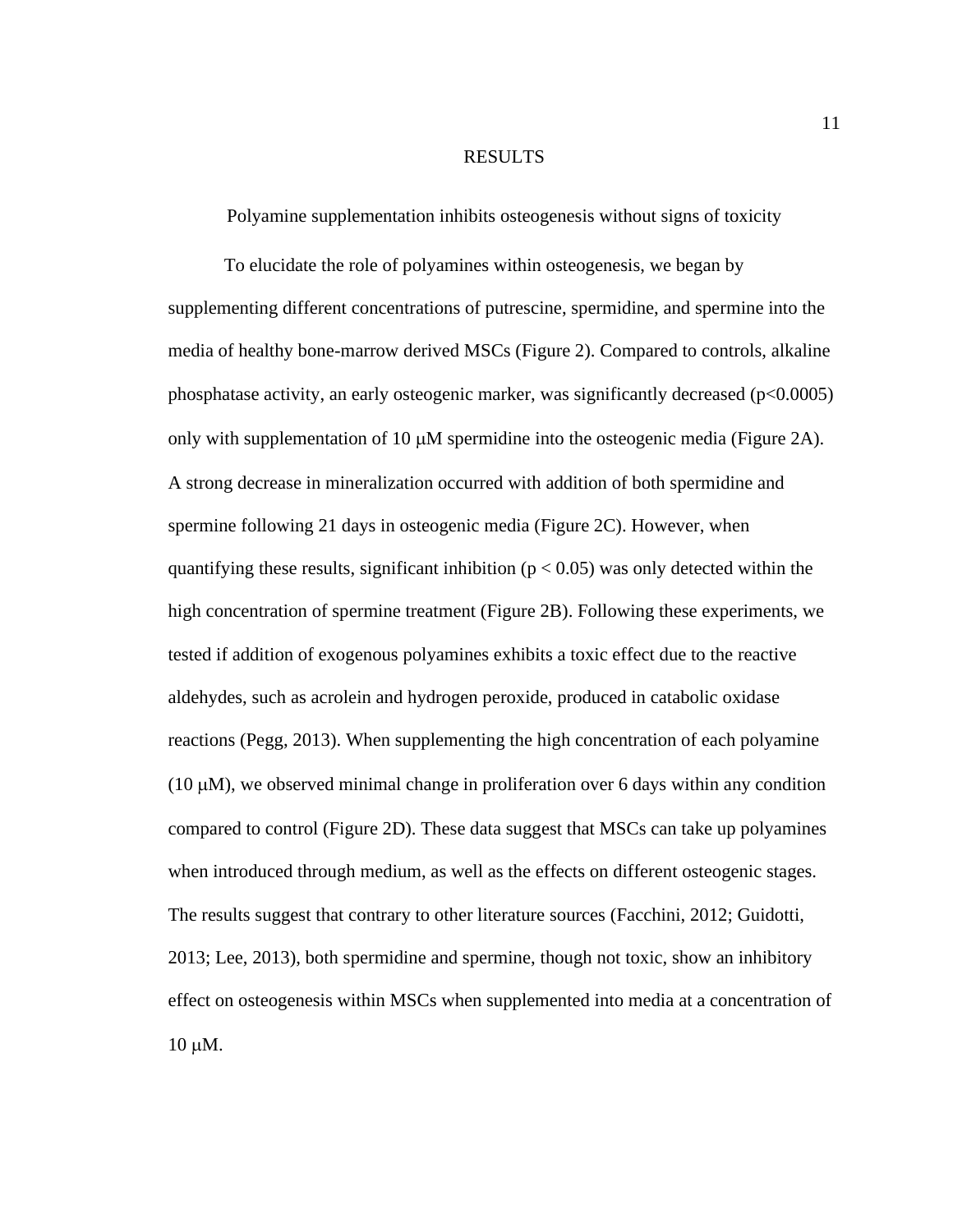To understand if there is a transcriptional reaction to polyamine supplementation within enzymes related to the polyamine pathway, we measured mRNA utilizing RT-PCR following two days in standard MSC media with  $10 \mu$ M supplementations (Supplementary 1). From this, we observed no change in expression of polyamine enzymes compared to control, suggesting the changes observed in osteogenesis is due to excess polyamines rather than increased enzymatic expression.



<span id="page-18-0"></span>Figure 2: Supplementation of polyamines show inhibitory effect on osteogenesis without compromising proliferative potential. (A) Alkaline phosphatase activity relative to protein level following 10 days in osteogenic media with continuous supplementation of either SPM, SPD, or PUT at 0.1, 1.0, and 10  $\mu$ M (n=7) (B) Alizarin Red S staining measured after 21 days in osteogenic media (n=6). (C) Representative images of Alizarin Red S staining from MSCs after 21 days in osteogenic media, supplemented with either SPM, SPD, or PUT supplementation  $(10 \mu M)$ . (D) Proliferation curve with cells treated with 10  $\mu$ M SPM, SPD, or PUT ( $n=6$ ). Error bars represent standard error of the mean. Statistical differences were calculated using 1-way ANOVA (followed by post hoc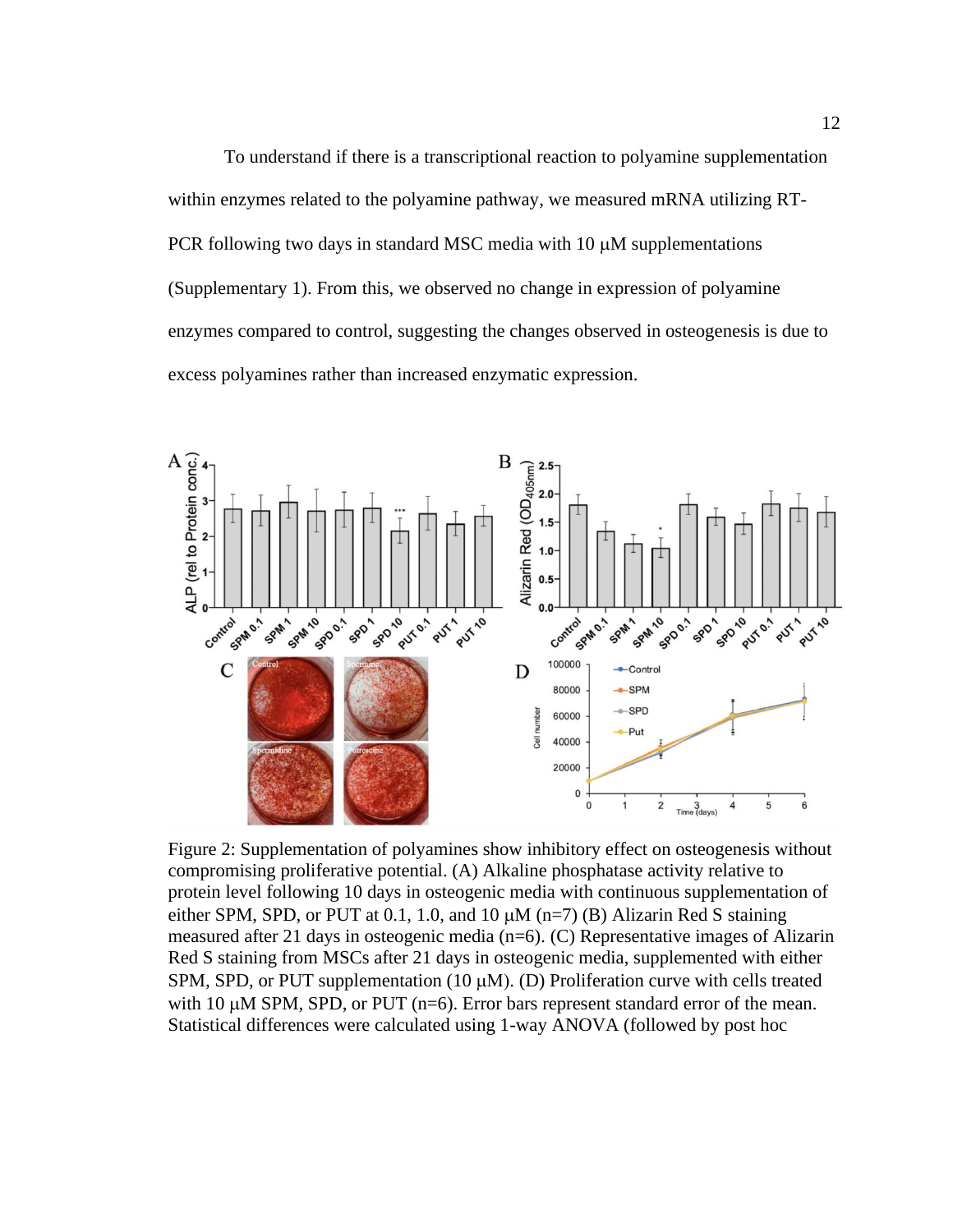Turkey test), where \*p<0.05 and \*\*\*p<0.0005. Data points not labeled are nonsignificant (n.s.).

<span id="page-19-0"></span>SAT1 activity is a key regulatory enzyme throughout osteogenic differentiation

To further understand how polyamines are regulated throughout osteogenesis, expression of key enzymes and osteogenic markers throughout differentiation must be understood. Previous studies have shown that SAT1 expression is upregulated within osteogenic and adipogenic differentiation media (Tsai, 2015; Lee 2014), which we confirmed (Supplementary 2). To map out key polyamine enzymes (SMS, SAT1, and SMOX) and osteogenic markers (ALPL and IBSP), mRNA expression was measured at regular intervals throughout osteogenesis utilizing real-time PCR (Figure 3A). Though gene expression within most of these were quite varied amongst donors (Figure 3A; Supplementary S2), SAT1 consistently displayed significant increases in mRNA expression throughout the duration of osteogenesis (\*p<0.05;\*\*p<0.005). The upregulation of SAT1 protein during osteogenesis was confirmed by Western blot (Figure 3B). Expression of SMOX, which was one of our original enzymes of interest as the inverse reaction of SMS, was expressed at much lower levels throughout osteogenesis, shifting focus to the role of SAT1 in osteogenesis. Though more replicates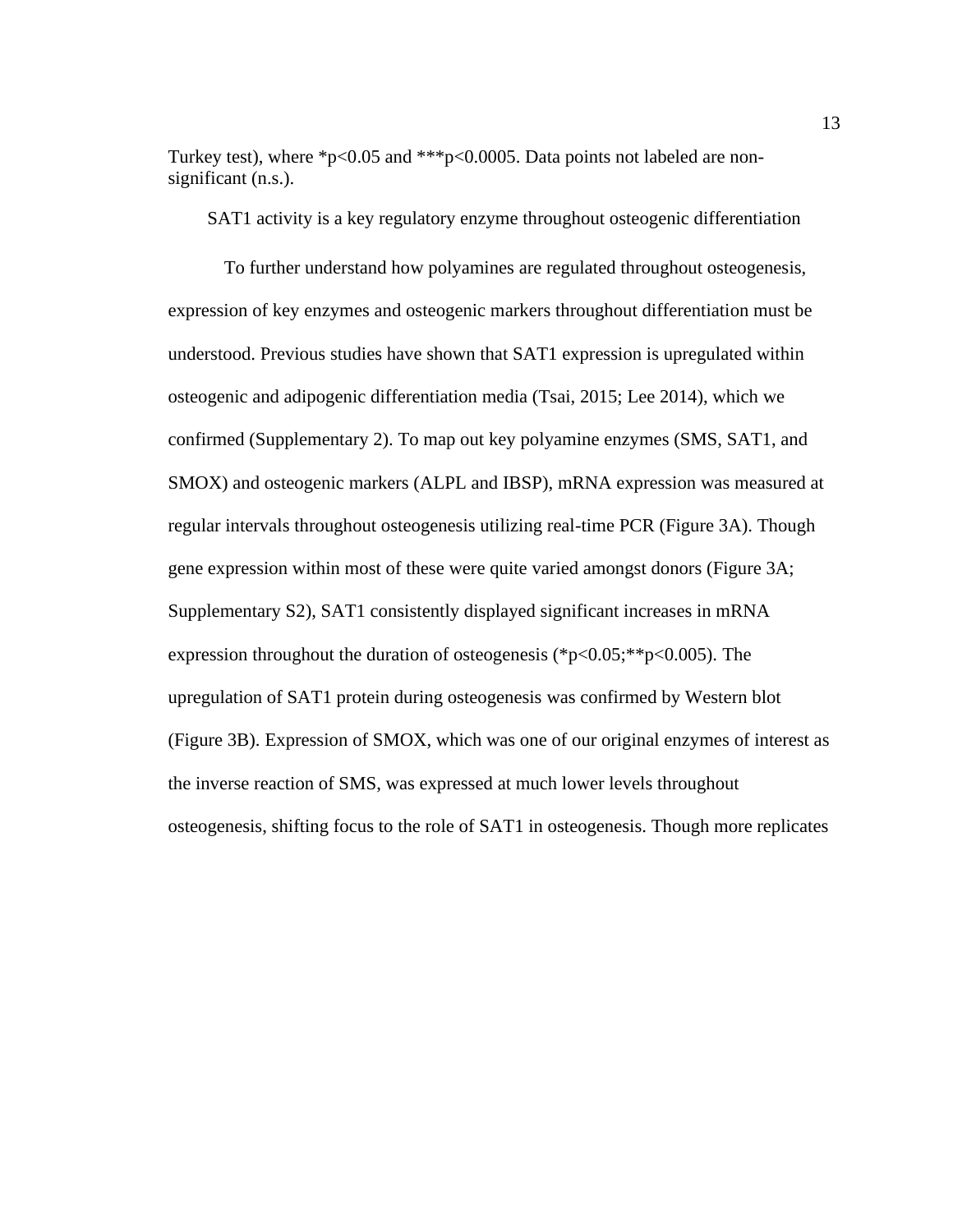

are required, these data suggest SAT1 plays a key role in bone mineralization.

<span id="page-20-1"></span>Figure 3: SAT1 expression increases throughout osteogenesis**.** (A) Real time PCR for different polyamine pathway enzymes and osteogenic genes (n=6). (B) Representative image of SAT1 protein levels throughout osteogenesis, where numbers indicate days in osteogenic media. Repetitions for **quantitative** analysis are pending. Error bars represent standard error of the mean. Statistical differences were calculated with a student's t-test, where  $p<0.05$  and  $p<0.005$ . Data points not labeled are non-significant (n.s.).

<span id="page-20-0"></span>Preliminary data knocking down SAT1 suggests compensatory mechanism for polyamine regulation

To silence SAT1 expression, we transduced MSCs with lentiviral vectors

designed to either express an shRNA that does not bind to any human transcript

(shControl), or an shRNA that blocks the translation of *SAT1* (shSAT1) (Figure 4). We

verified the reduction of SAT1 at the mRNA level in comparison to shControl (Figure

4B). Alkaline phosphatase activity was used to monitor the early osteogenic

developmental pathway and we observed that there is almost no change between

shControl and shSAT1 (Figure 4C). Here, we expected that silencing SAT1 would lead to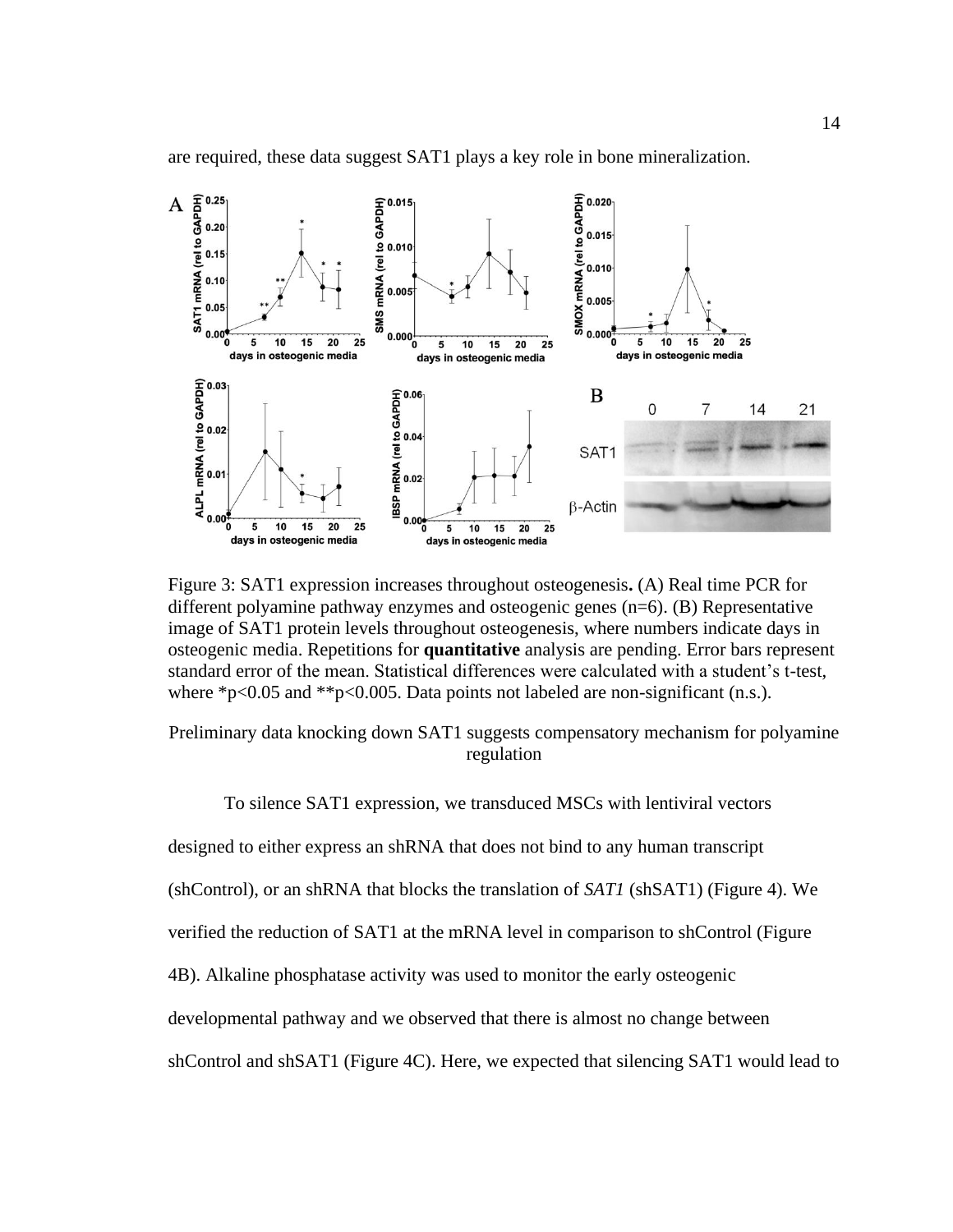an accumulation of both spermidine and spermine, mimicking the excess polyamines presented in the earlier experiments, thus leading to decreased osteogenic potential, however this is not what was observed. Further confirmation through shSAT1 mRNA expression throughout osteogenesis, and HPLC observing polyamine levels in response to shSAT1 are necessary to validate shSAT1 knockdown over time as well as the effects on polyamines. Consequently, as shown in Fig. 4D there was also minimal effect when measuring mineralization following transduction with either shControl or shSAT1. If the results of the alkaline phosphatase activity assay and alizarin red s staining are true, this suggests there may be a compensatory mechanism in which the polyamines are regulated to exhibit a typical osteogenic phenotype. Another explanation is that the knockdown of SAT1 is not maintained throughout osteogenesis. Regardless, these results are preliminary, and require further experimentation to arrive at any conclusions.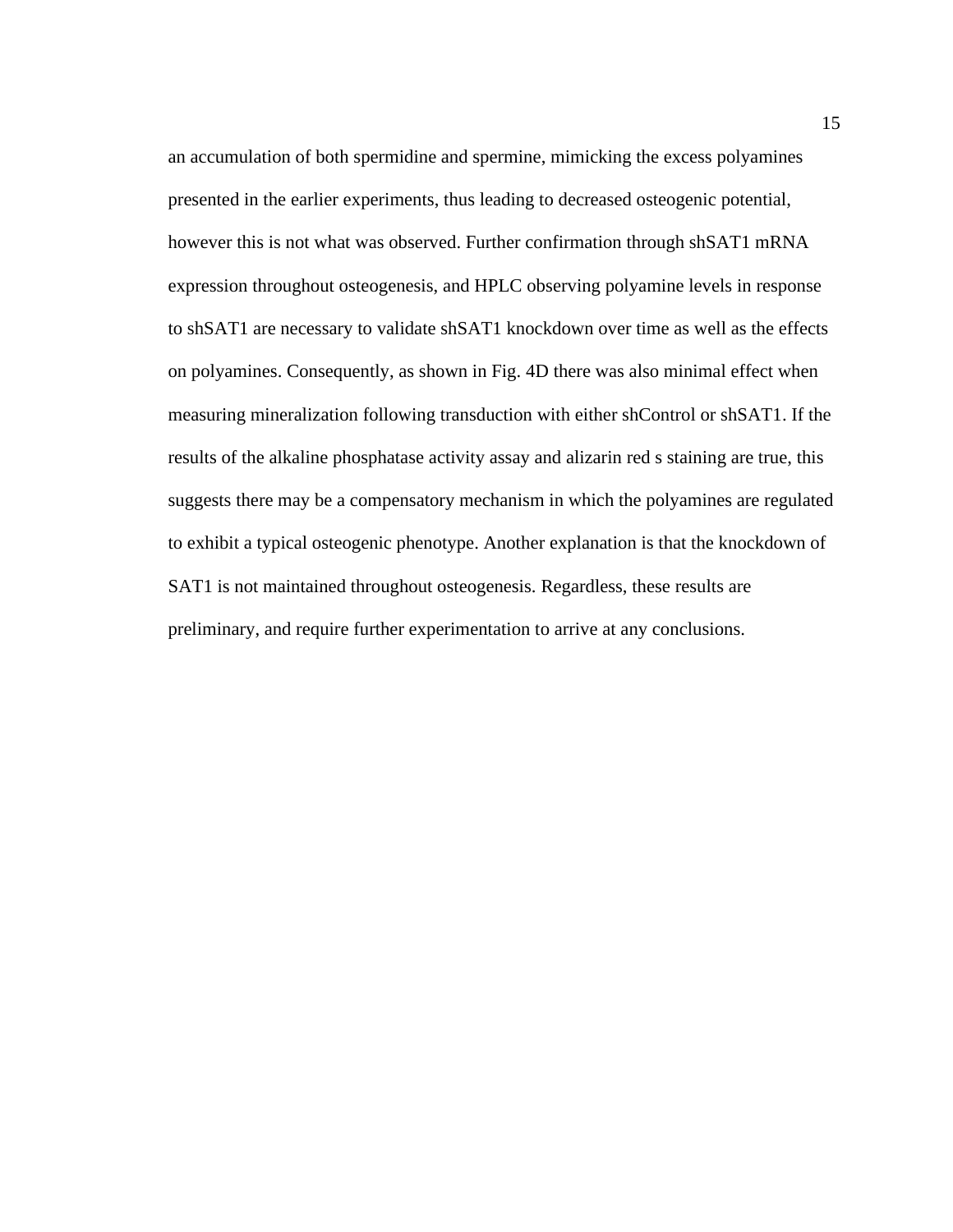

<span id="page-22-0"></span>Figure 4: Deficiency in SAT1 depicts compensatory mechanism regulating polyamines. (A) Representative images of MSCs transduced with either shControl or shSAT1. (B) Real time PCR of MSCs transduced with either shControl or shSAT1 (n=2). (C) Alkaline phosphatase activity of MSCs transduced with either shControl or shSAT1(n=3). (D) Quantification of Alizarin Red S stains of MSCs transduced with either shControl or shSAT1 (n=3). Error bars are represented as the standard error of the mean. Data points not labeled are non-significant (n.s.).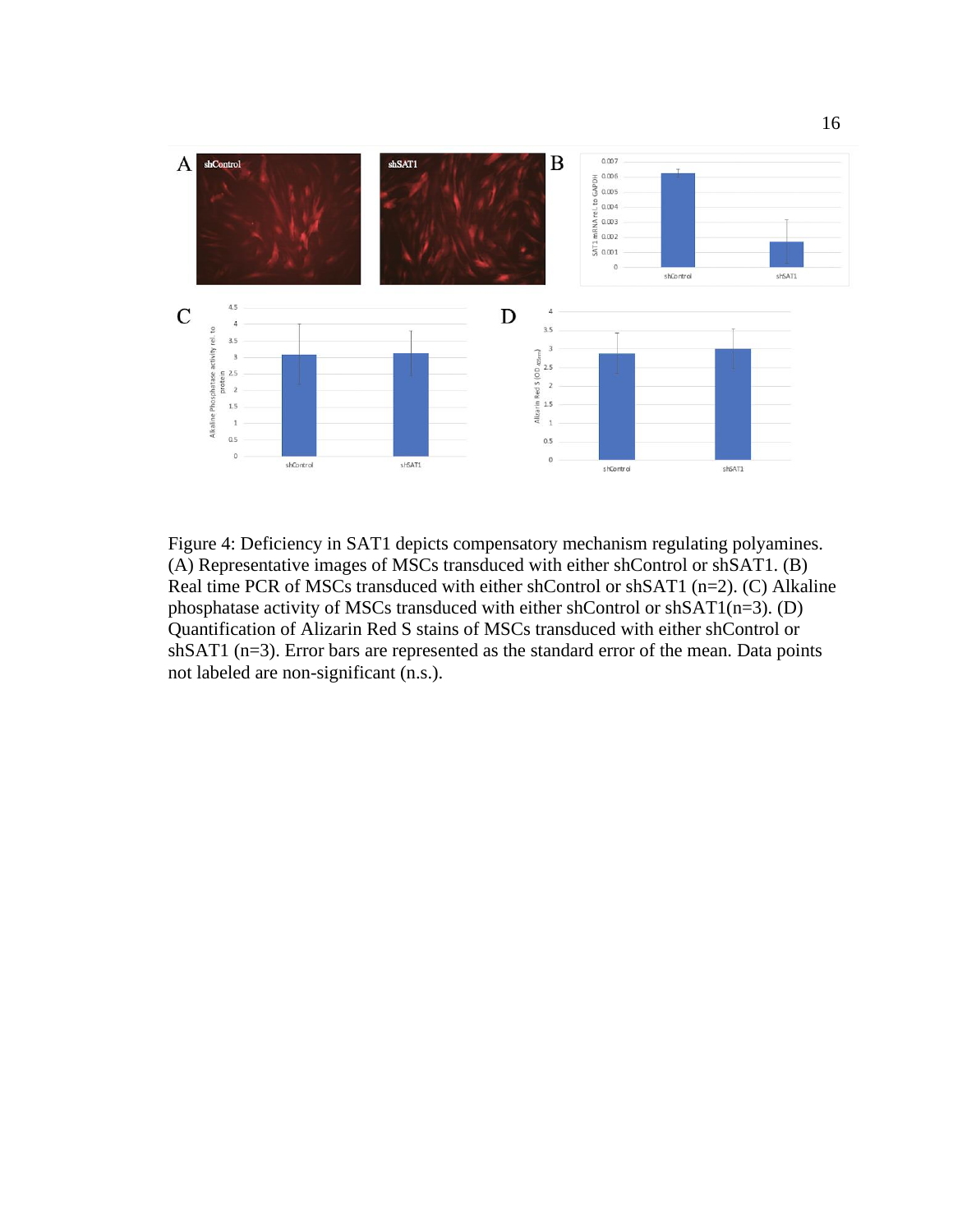#### **DISCUSSION**

<span id="page-23-0"></span>Amongst the multitude of debilitating phenotypes that arise within SRS patients, osteoporosis leads to a dramatic decrease in quality of life through common atraumatic fractures (Albert, 2015). This project sought to further clarify the role of polyamines within the context of bone formation. To explore this topic, we tested the effects of polyamine supplementation within MSCs isolated from multiple donors in an attempt to interpret a consistent pattern of polyamine expression required for differentiation. Polyamine supplementation had an inhibitory response on both an early stage of osteogenesis, alkaline phosphatase activity, and the late stage of hydroxyapatite synthesis. Spermidine supplementation showed a significant inhibition of alkaline phosphatase activity, and while not significant, an inhibitory trend of bone formation was also seen. Interestingly, and contrary to previous studies, we observed a significant inhibition of bone mineralization with the supplementation of spermine. We also examine the role of SAT1 throughout osteogenesis within MSCs, depicting a strong and consistent upregulation at both the mRNA and protein level when cultured in osteogenic media, suggesting its importance in bone development. Our initial attempt at knocking down SAT1 through shRNA targeting did not have a significant effect on either alkaline phosphatase activity or mineralization.

Supporting the notion that an increase in spermidine:spermine caused by SRS leading to an accumulation of spermidine, our work suggests that there is an inhibitory response to osteogenesis with an excess of polyamines that is not due to a decrease in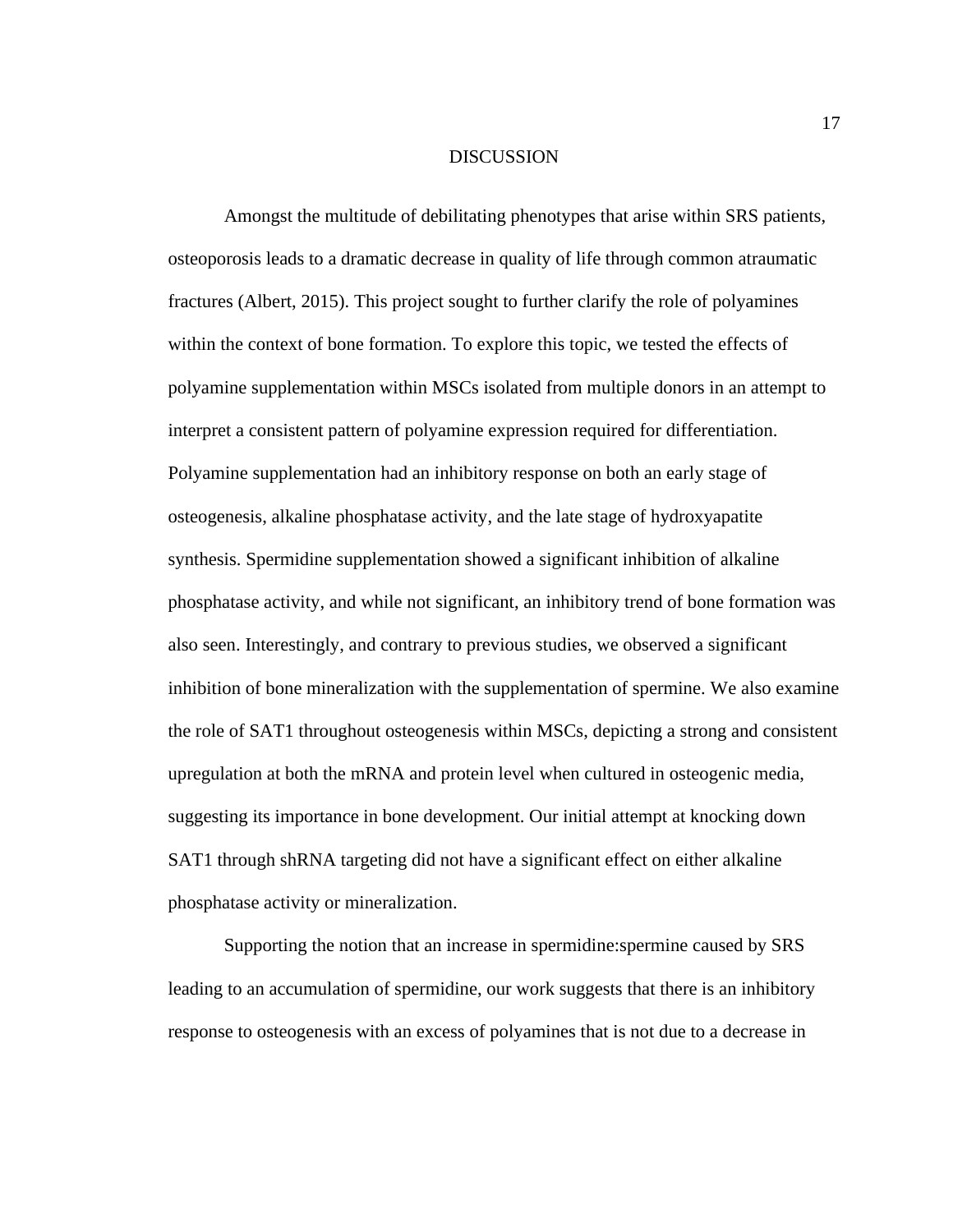cellular proliferation. This may be due to a multitude of interactions polyamines are known to take part in. These polycations interact with many different cellular homeostatic functions, such as gene regulation, hypusination of eIF5A, regulation of ion channels, carbonic anhydrases, and glutamate receptors (Pegg, 2010). Though a significant decrease of osteogenesis is observed with the addition of exogenous polyamines, it is still unclear if this recapitulates physiological conditions and further experimentation is needed. To further support these data, measuring polyamine contents through high performance liquid chromatography would provide further insight into the uptake of polyamines. Measuring transcriptional changes of polyamine enzymes as well as osteogenic markers following supplementation of polyamines within osteogenic differentiation media would also give further clarity to the response of excess polyamines within MSCs. Though, *in vitro* data can tell us only so much. Furthermore, *in vivo* studies utilizing a conditional SRS knockout mouse through observation of polyamine levels in different tissues, restoring SMS activity through associated-adenovirus delivery, or overexpression of SAT1 could reveal physiological polyamine levels within SRS.

Future endeavors to further understand polyamine function within bone mineralization require observing the relationship between polyamines, ion channels, and carbonic anhydrases. Spermidine, though at lower efficiency than spermine, has been shown to block inward rectifying potassium channels (Kir) as well as inhibit carbonic anhydrases (Pegg, 2010; Carta, 2010; Scozzafava, 2016). Pini et al. have shown that chondrogenic and osteogenic genes are reliant on Kir 2.1 function, which is markedly inhibited by both spermidine and spermine (Baronas, 2014; Pini, 2018). This could be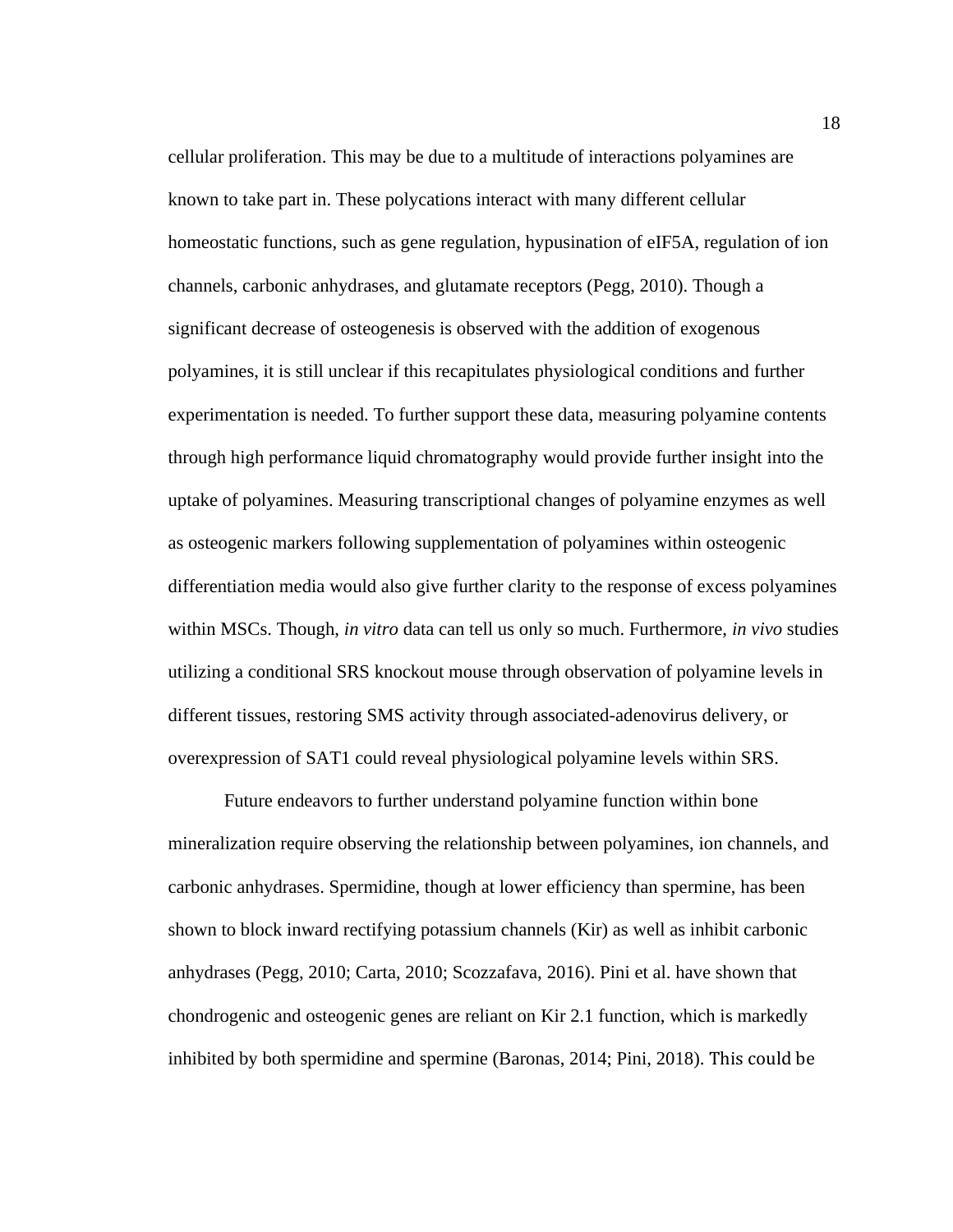investigated by observing ion channel expression throughout osteogenesis to determine key ion channels for bone formation. Following this, measuring ion channel currents in response to excess polyamines would determine potential inhibition. Unfortunately, current technology does not allow the visualization of specific polyamines, however polyamineRED (DioagnoCine) indiscriminately stains all polyamines. Co-immunostaining ion channels of interest with polyamineRED throughout osteogenesis and within SRS model MSCs could also give further clarification regarding the presence of polyamines in relation to ion channels. Carbonic anhydrases (CA), a group of isozymes that reversibly convert carbon dioxide into bicarbonate, plays a key role in hydroxyapatite synthesis (Adeva-Adany, 2015). Carbonic anhydrases have also been shown to be inhibited by the higher polycations spermidine and spermine (Scozzafava, 2016). CA transcriptional activity throughout osteogenesis is still not yet understood. Elucidating expression of CAs during osteogenesis, as well as inhibition of CAs could shed further light onto the interactions of polyamines and CAs in the context of bone formation. Similarly, staining polyamines as well as CAs of interest could reveal valuable information regarding spatial interactions. Either of these mechanisms presents a potential path as to how polyamine imbalance affects bone mineralization and would be fascinating to explore.

Through measuring mRNA of polyamine enzymes within MSCs throughout osteogenesis, we show a substantial increase in SAT1 mRNA and protein. This increase in SAT1 suggests that more easily excretable acetylated polyamines, or the conversion of higher polyamines into the also more easily excreted putrescine, is crucial for proper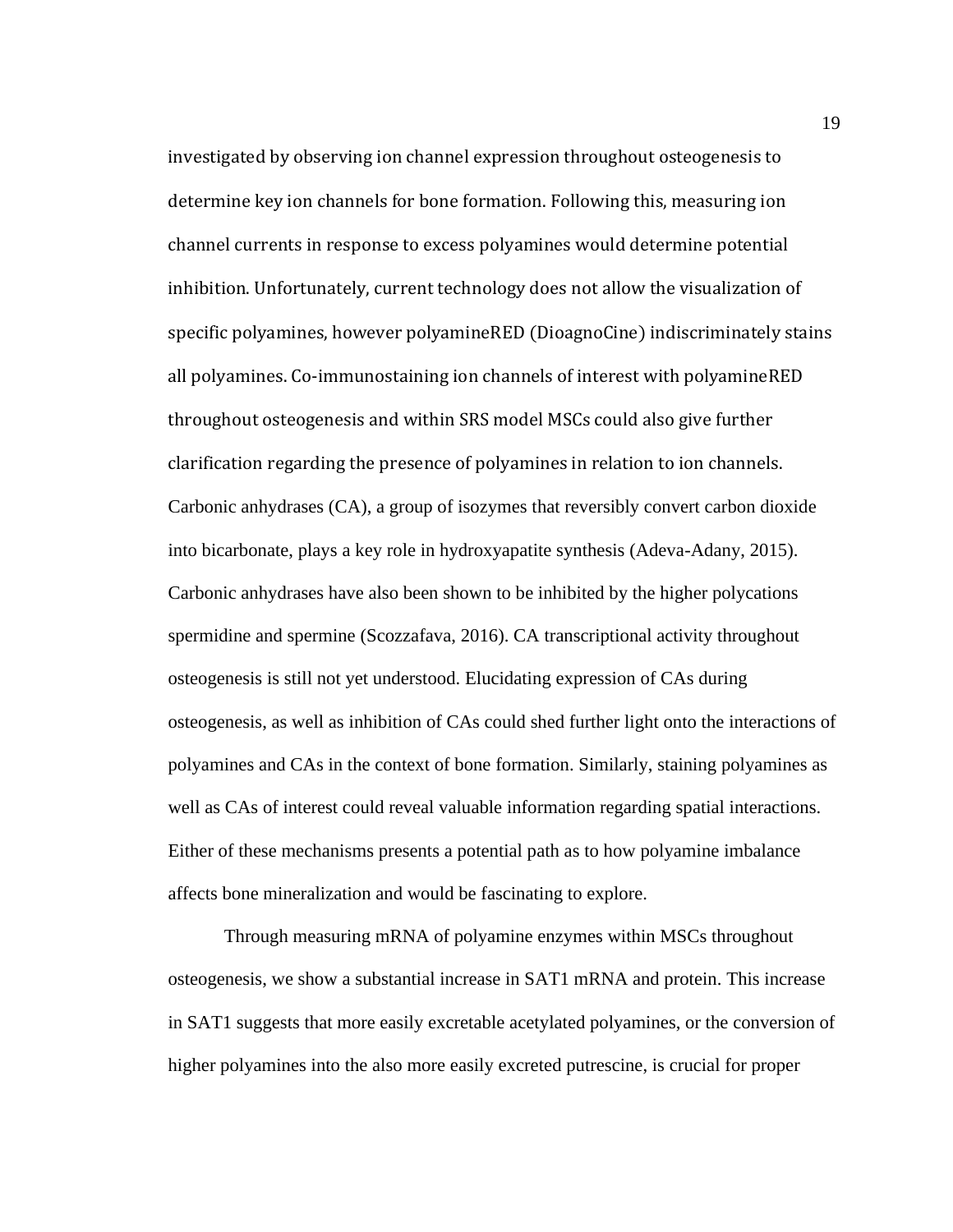osteogenesis. Supporting the concept that polyamine excretion is necessary for proper ion channel function, DeHart et al. showed that SAT1 enhances  $\alpha$ 9 $\beta$ 1 integrin mediated migration through catabolism of spermine and spermidine, decreasing Kir4.2 blockage (DeHart, 2008). The mechanism explored in this publication concluded that SAT1 regulated Kir4.3 function through the acetylation of polyamines. Acetylated spermine or spermidine are more easily excreted and removal of these molecules frees Kir4.2, allowing colocalization with  $\alpha$ 9 $\beta$ 1 in focal adhesions at the leading edge. This study further enhances the idea that polyamine mediated regulation of ion channels may be the cause of impaired osteogenesis. Specifically in SRS, spermidine accumulation may be causing a blocking of necessary ion channels. Though as mentioned previously, the relation of polyamines and ion channels in the context of bone formation is still yet to be explored.

Though the addition of exogenous polyamines may give insight into the response to excess polyamines within MSCs, there may be dissimilarities in reaction when compared to intrinsic polyamines derived through the biosynthetic pathway. To explore this, we also observed osteogenesis following the knockdown of an essential polyamine catabolic enzyme, SAT1. Preliminary data regarding SAT1 deficiency appears to have minimal effect on osteogenesis *in vitro* (Figure 4C and Figure 4D). This does not support our initial hypotheses, which predicts the knockdown of SAT1 would result in a decrease in osteogenic capability. This would render the MSCs incapable to acetylate and excrete higher polyamines efficiently, thus mimicking exogenous supplementation of excess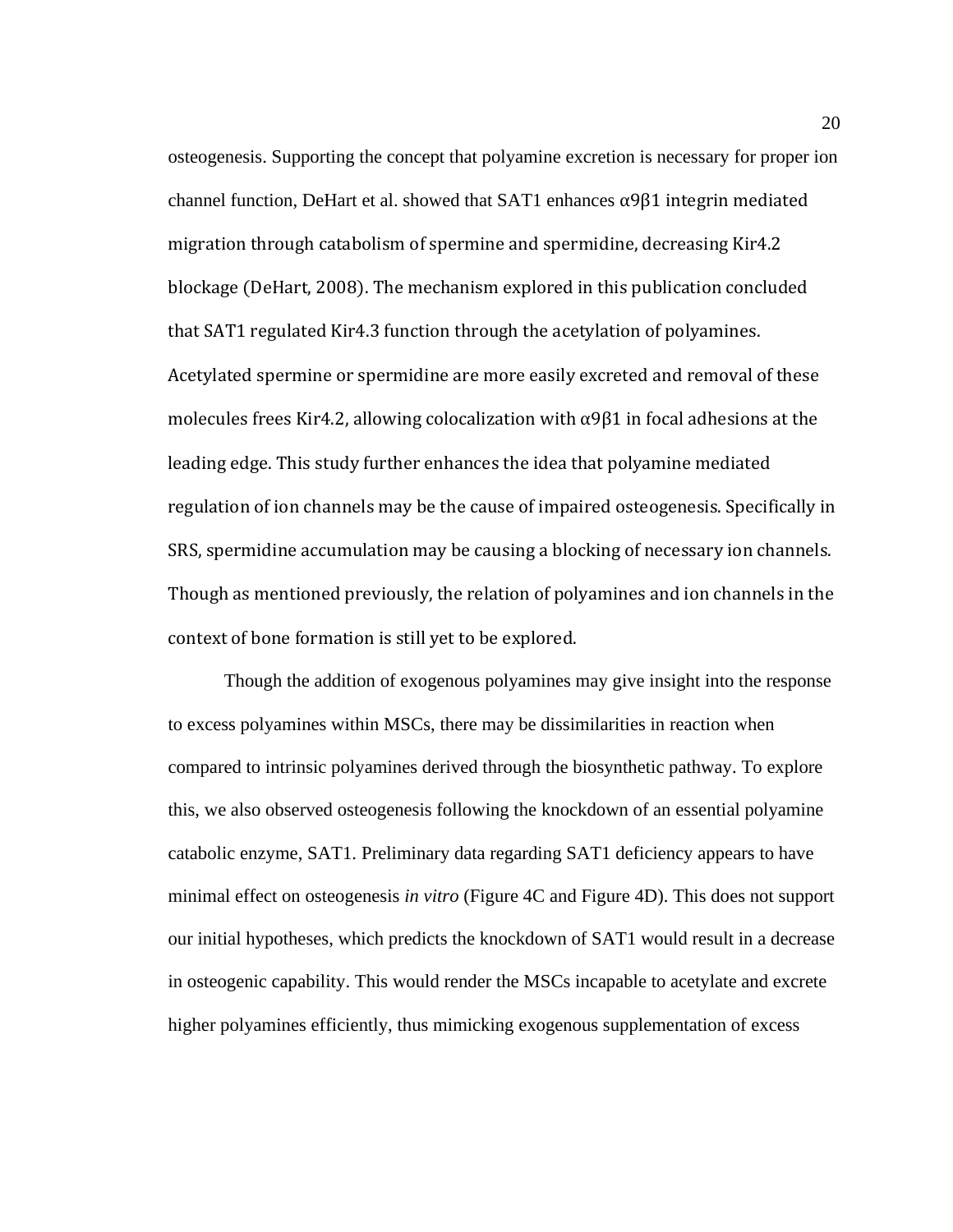polyamines. These data suggest that a compensatory mechanism in place of SAT1 function, potentially spermine oxidase (SMOX), is upregulated in response, though preliminary transcriptional expression of SMOX appeared to be low in comparison to SAT1 in the context of osteogenesis. Conversely, SMOX function is only capable of converting spermine into spermidine, but there is not an enzyme that catalyzes the deamination of spermidine into putrescine directly. Another potential compensatory mechanism is the downregulation of ornithine decarboxylase (ODC). This enzyme converts ornithine into the diamine putrescine. If ODC is downregulated, then downstream higher polyamines would exhibit an overall decrease in response. Further experimentation is required in many aspects to confirm or refute these conclusions. More replicates are required to validate both alkaline phosphatase activity as well as quantification of mineralization. Second, measuring SAT1 mRNA and protein expression throughout osteogenesis to confirm continuous knockdown following transduction must also be performed. Third, HPLC would reveal polyamine levels following deficient SAT and whether they are in excess compared to control.

The insights gained from this project expand upon previous studies that showed variable results. Contradictory ideas stating polyamine supplementation assists in bone mineralization *in vitro,* while other studies suggest a lack of polyamines may improve bone growth. For example, spermine, spermidine, and putrescine supplementation have all been reported to increase mineralization (Facchini, 2012; Guidotti, 2013; Lee, 2013) On the other hand, DFMO, an ornithine decarboxylase (ODC) inhibitor that decreases subsequent higher polyamines has also been shown to support calcification of bone (Tsai,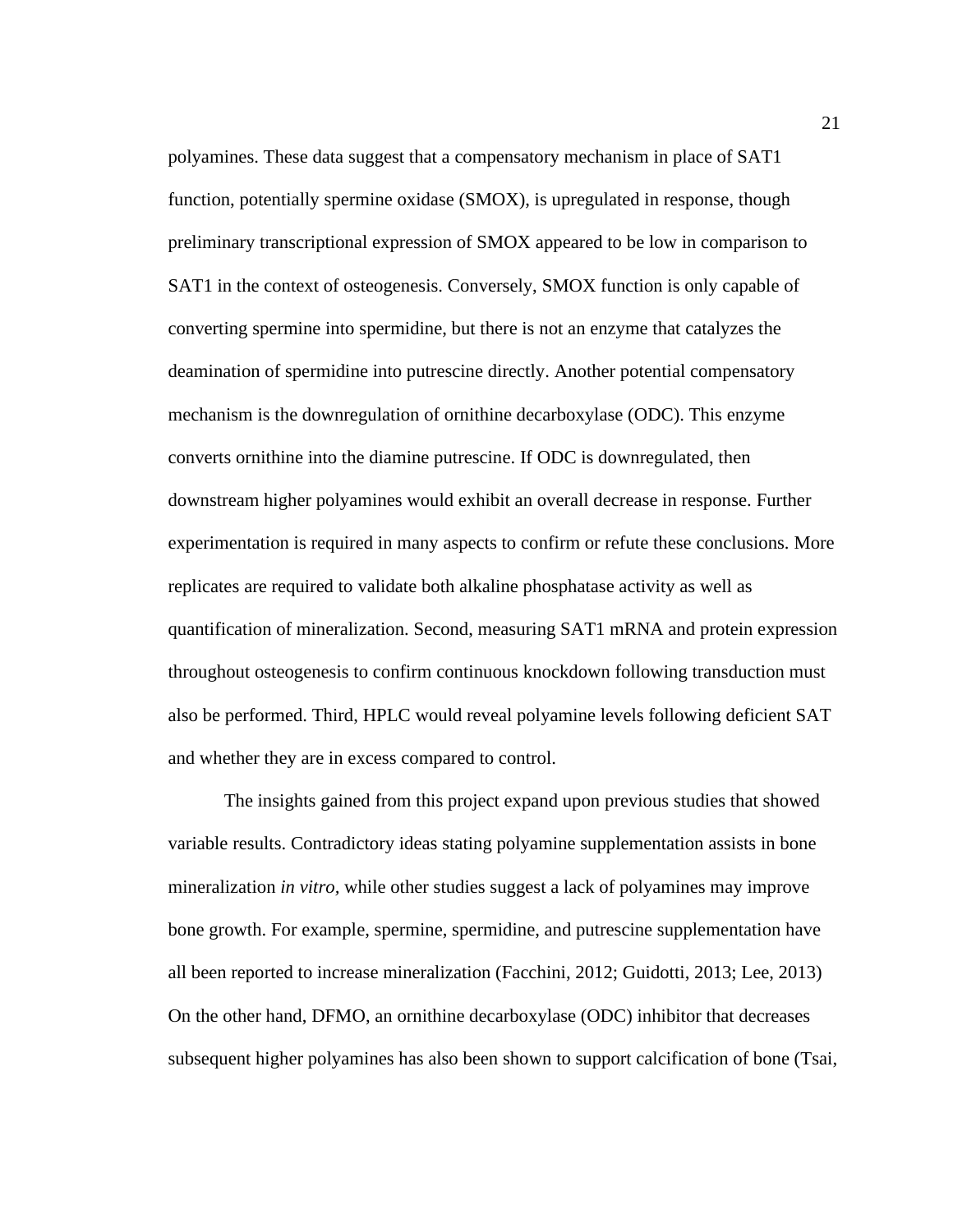2015). It has also been observed that SAT1 increases in response to both osteogenic and adipogenic growth media, suggesting that the acetylation and excretion of polyamines is important for those biological processes (Tsai, 2015). Inconsistencies in the literature might be present due to dissimilarities in cell type, cells derived from non-human species, and lack of biological replicates. Here we work with MSCs derived from healthy human donors where each biological replicate represents a different donor.

This project suggests that an excess of polyamines is inhibitory towards osteogenesis. It also demonstrates that SAT1 is significantly upregulated throughout osteogenesis, supporting the idea that excretion and lower levels of polyamines are necessary for proper bone mineralization. Restoring spermine synthase function through adeno-associated virus (AAV) delivery would be the most direct approach to providing a therapy for SRS patients. Beyond this, this work informs the idea that depletion of polyamines within affected tissues may prove to be a target for therapy. This could be done in a manner of ways, such as inhibition of ODC with DFMO, or overexpression of SAT1. Altogether, this work offers insight into the molecular mechanisms in which the osteoporotic phenotype within Snyder-Robinson Syndrome patients arises, and therefore may contribute to future therapeutics and drug development to improve quality of life in SRS patients.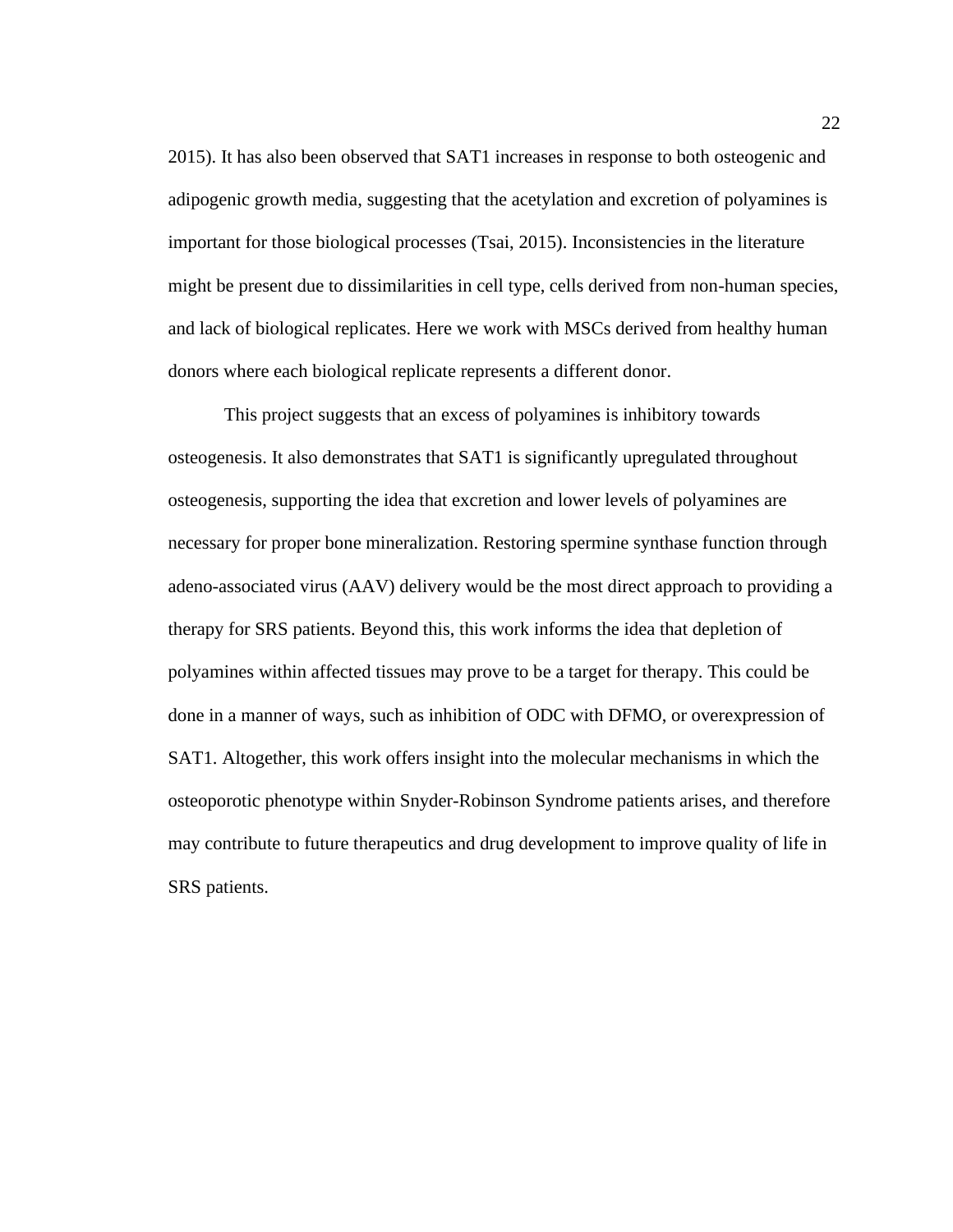#### REFERENCES

- <span id="page-29-0"></span>1. Adeva-Andany, M. M., Fernández-Fernández, C., Sánchez-Bello, R., Donapetry-García, C., & Martínez-Rodríguez, J. (2015). The role of carbonic anhydrase in the pathogenesis of vascular calcification in humans. *Atherosclerosis*, *241*(1), 183–191.
- 2. Albert, J. S., Bhattacharyya, N., Wolfe, L. A., Bone, W. P., Maduro, V., Accardi, J., Adams, D. R., Schwartz, C. E., Norris, J., Wood, T., Gafni, R. I., Collins, M. T., Tosi, L. L., Markello, T. C., Gahl, W. A., & Boerkoel, C. F. (2015). Impaired osteoblast and osteoclast function characterize the osteoporosis of Snyder - Robinson syndrome. *Orphanet Journal of Rare Diseases*, *10*, 27.
- 3. Arena, J. F., Schwartz, C., Ouzts, L., Stevenson, R., Miller, M., Garza, J., Nance, M., & Lubs, H. (1996). X-linked mental retardation with thin habitus, osteoporosis, and kyphoscoliosis: linkage to Xp21.3-p22.12. *American Journal of Medical Genetics*, *64*(1), 50–58.
- 4. Arthur, A., & Gronthos, S. (2020). Clinical Application of Bone Marrow Mesenchymal Stem/Stromal Cells to Repair Skeletal Tissue. *International Journal of Molecular Sciences*, 21(24), 9759.
- 5. Baronas, V. A., & Kurata, H. T. (2014). Inward rectifiers and their regulation by endogenous polyamines. *Frontiers in Physiology*, *5*, 325.
- 6. Carta, F., Temperini, C., Innocenti, A., Scozzafava, A., Kaila, K., & Supuran, C. T. (2010). Polyamines inhibit carbonic anhydrases by anchoring to the zinccoordinated water molecule. *Journal of Medicinal Chemistry*, *53*(15), 5511– 5522.
- 7. deHart, G. W., Jin, T., McCloskey, D. E., Pegg, A. E., & Sheppard, D. (2008). The alpha9beta1 integrin enhances cell migration by polyamine-mediated modulation of an inward-rectifier potassium channel. *Proceedings of the National Academy of Sciences of the United States of America*, *105*(20), 7188–7193.
- 8. Facchini A, Borzì RM, Olivotto E, Platano D, Pagani S, Cetrullo S, Flamigni F. (2012). Role of polyamines in hypertrophy and terminal differentiation of osteoarthritic chondrocytes. *Amino Acids*, 42(2-3), 667-78.
- 9. Guidotti S, Facchini A, Platano D, Olivotto E, Minguzzi M, Trisolino G, Filardo G, Cetrullo S, Tantini B, Martucci E, Facchini A, Flamigni F, Borzì RM. Z. (2013). Enhanced osteoblastogenesis of adipose-derived stem cells on spermine delivery via β-catenin activation. *Stem Cells Dev*, 22(10), 1588-601.
- 10. Hanna, H., Mir, L. M., & Andre, F. M. (2018). In vitro osteoblastic differentiation of mesenchymal stem cells generates cell layers with distinct properties. *Stem Cell Research & Therapy*, *9*(1), 203.
- 11. Lee, M. J., Chen, Y., Huang, Y. P., Hsu, Y. C., Chiang, L. H., Chen, T. Y., & Wang, G. J. (2013). Exogenous polyamines promote osteogenic differentiation by reciprocally regulating osteogenic and adipogenic gene expression. *Journal of Cellular Biochemistry*, *114*(12), 2718–2728.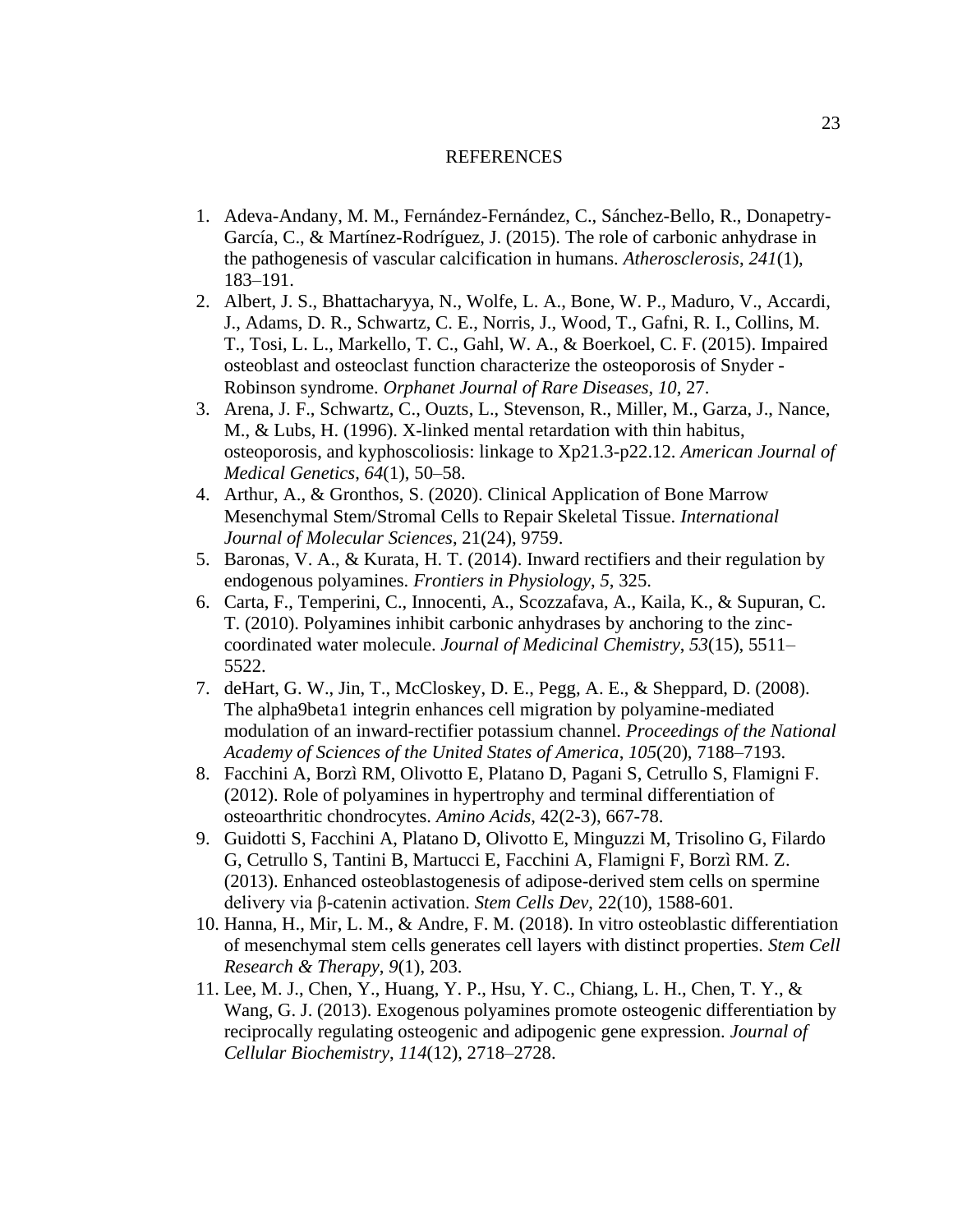- 12. Mackintosh, C. A., & Pegg, A. E. (2000). Effect of spermine synthase deficiency on polyamine biosynthesis and content in mice and embryonic fibroblasts, and the sensitivity of fibroblasts to 1,3-bis-(2-chloroethyl)-N-nitrosourea. *The Biochemical Journal*, *351 Pt 2*(Pt 2), 439–447.
- 13. Murray Stewart, T., Khomutov, M., Foley, J. R., Guo, X., Holbert, C. E., Dunston, T. T., Schwartz, C. E., Gabrielson, K., Khomutov, A., & Casero, R. A., Jr (2020). (*R*,*R*)-1,12-Dimethylspermine can mitigate abnormal spermidine accumulation in Snyder-Robinson syndrome. *The Journal of Biological Chemistry*, *295*(10), 3247–3256.
- 14. Pegg A. E. (2009). Mammalian polyamine metabolism and function. *IUBMB Life*, *61*(9), 880–894.
- 15. Pegg, A. E., & Michael, A. J. (2010). Spermine synthase. *Cellular and Molecular Life Sciences: CMLS*, *67*(1), 113–121.
- 16. Pegg A. E. (2013). Toxicity of polyamines and their metabolic products. *Chemical Research in Toxicology*, *26*(12), 1782–1800.
- 17. Pegg A. E. (2014). The function of spermine. *IUBMB Life*, *66*(1), 8–18.
- 18. Pini, J., Giuliano, S., Matonti, J., Gannoun, L., Simkin, D., Rouleau, M., & Bendahhou, S. (2018). Osteogenic and Chondrogenic Master Genes Expression Is Dependent on the Kir2.1 Potassium Channel Through the Bone Morphogenetic Protein Pathway. *Journal of Bone and Mineral Research: The Official Journal of the American Society for Bone and Mineral Research*, *33*(10), 1826–1841.
- 19. Proietti, E., Rossini, S., Grohmann, U., & Mondanelli, G. (2020). Polyamines and Kynurenines at the Intersection of Immune Modulation. *Trends in immunology*, *41*(11), 1037–1050.
- 20. Ramsay, A. L., Alonso-Garcia, V., Chaboya, C., Radut, B., Le, B., Florez, J., Schumacher, C., & Fierro, F. A. (2019). Modeling Snyder-Robinson Syndrome in multipotent stromal cells reveals impaired mitochondrial function as a potential cause for deficient osteogenesis. *Scientific Reports*, *9*(1), 15395.
- 21. Schwartz, C. E., Peron, A., & Kutler, M. J. (2013). Snyder-Robinson Syndrome. In M. P. Adam (Eds.) et. al., *GeneReviews®*. University of Washington, Seattle.
- 22. Scozzafava, A., Supuran, C. T., & Carta, F. (2016). Polyamines and α-Carbonic Anhydrases. *Molecules (Basel, Switzerland)*, *21*(12), 1726.
- 23. Snyder, R. D., & Robinson, A. (1969). Recessive sex-linked mental retardation in the absence of other recognizable abnormalities. Report of a family. *Clinical Pediatrics*, *8*(11), 669–674.
- 24. Templeton, K., Ramos, M., Rose, J., Le, B., Zhou, Q., Cressman, A., Ferreyra, S., Lebrilla, C. B., & Fierro, F. A. (2021). Mesenchymal Stromal Cells Regulate Sialylations of N-Glycans, Affecting Cell Migration and Survival. *International Journal of Molecular Sciences*, *22*(13), 6868.
- 25. Tjabringa, G. S., Zandieh-Doulabi, B., Helder, M. N., Knippenberg, M., Wuisman, P. I., & Klein-Nulend, J. (2008). The polymine spermine regulates osteogenic differentiation in adipose stem cells. *Journal of Cellular and Molecular Medicine*, *12*(5A), 1710–1717.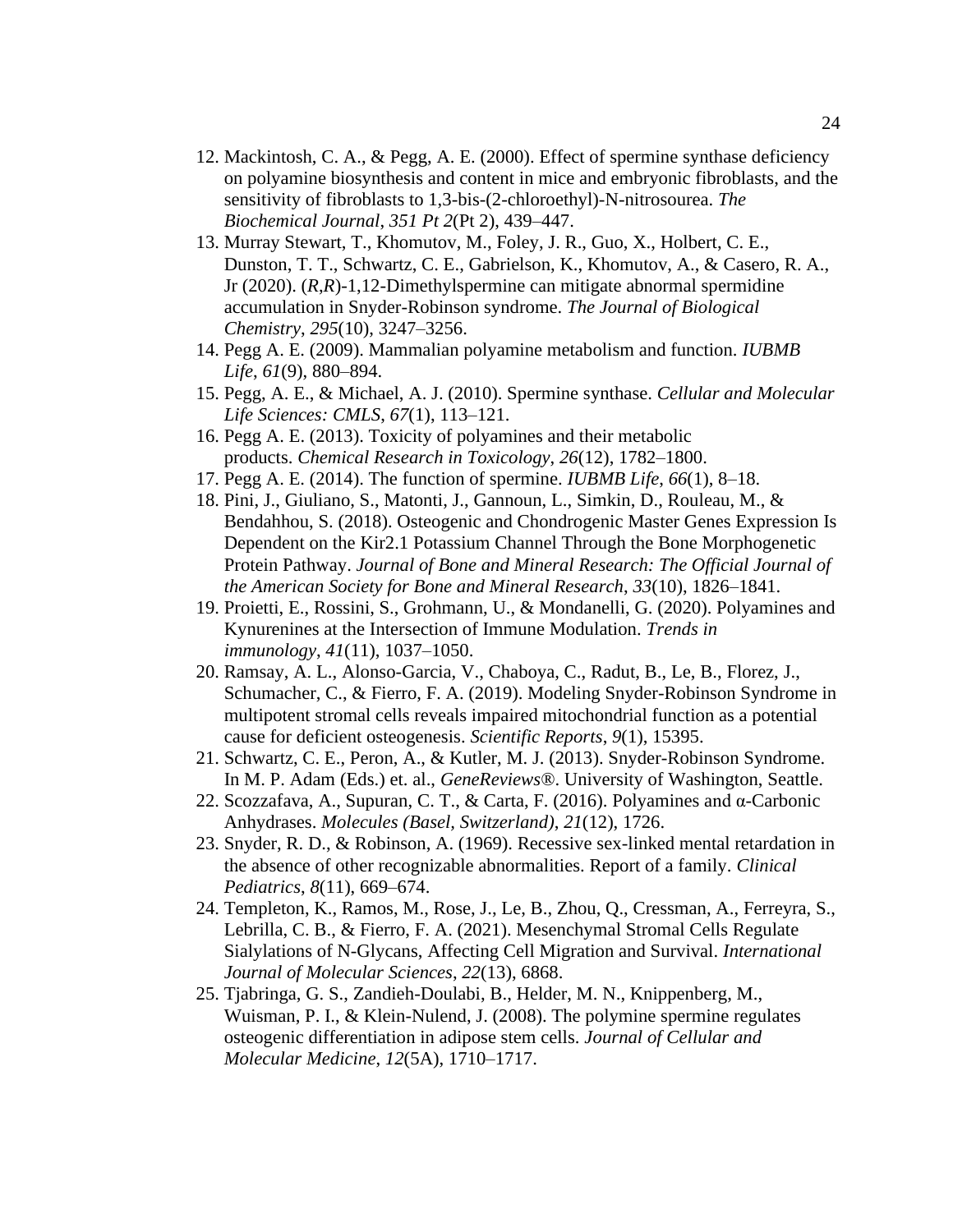- 26. Tsai, Y. H., Lin, K. L., Huang, Y. P., Hsu, Y. C., Chen, C. H., Chen, Y., Sie, M. H., Wang, G. J., & Lee, M. J. (2015). Suppression of ornithine decarboxylase promotes osteogenic differentiation of human bone marrow-derived mesenchymal stem cells. *FEBS Letters*, *589*(16), 2058–2065.
- 27. Wang, X., Levic, S., Gratton, M. A., Doyle, K. J., Yamoah, E. N., & Pegg, A. E. (2009). Spermine synthase deficiency leads to deafness and a profound sensitivity to alpha-difluoromethylornithine. *The Journal of Biological Chemistry*, *284*(2), 930–937.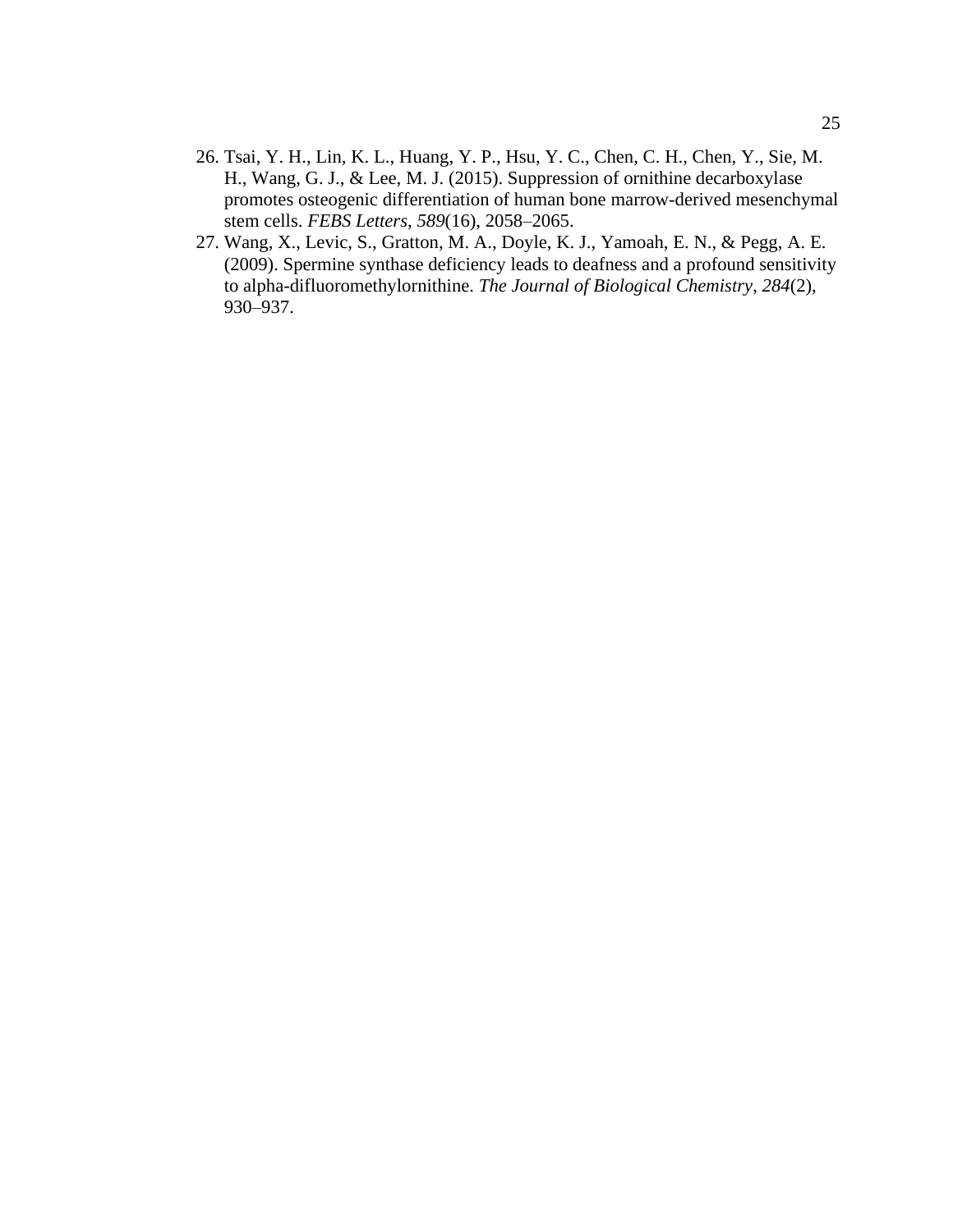

<span id="page-32-0"></span>

Supplementary 1: Osteogenic differentiation greatly impacts SAT1 expression, however moderate trends within other polyamine pathway enzyme transcription. (A) Real Time PCR depicting mRNA levels of SAT1 and SMS (n=3). (B) Real Time PCR of different osteogenic markers and polyamine enzyme mRNA levels. Each line represents a biological replicate (n=6). Error bars represent standard error of mean. Statistical significance was determined using 1-way ANOVA, deeming changes are non-significant (n.s.). We expect that the upward trend in SAT1 (A) is n.s. due to the low number of replicates, and thus further biological replicates should be performed.